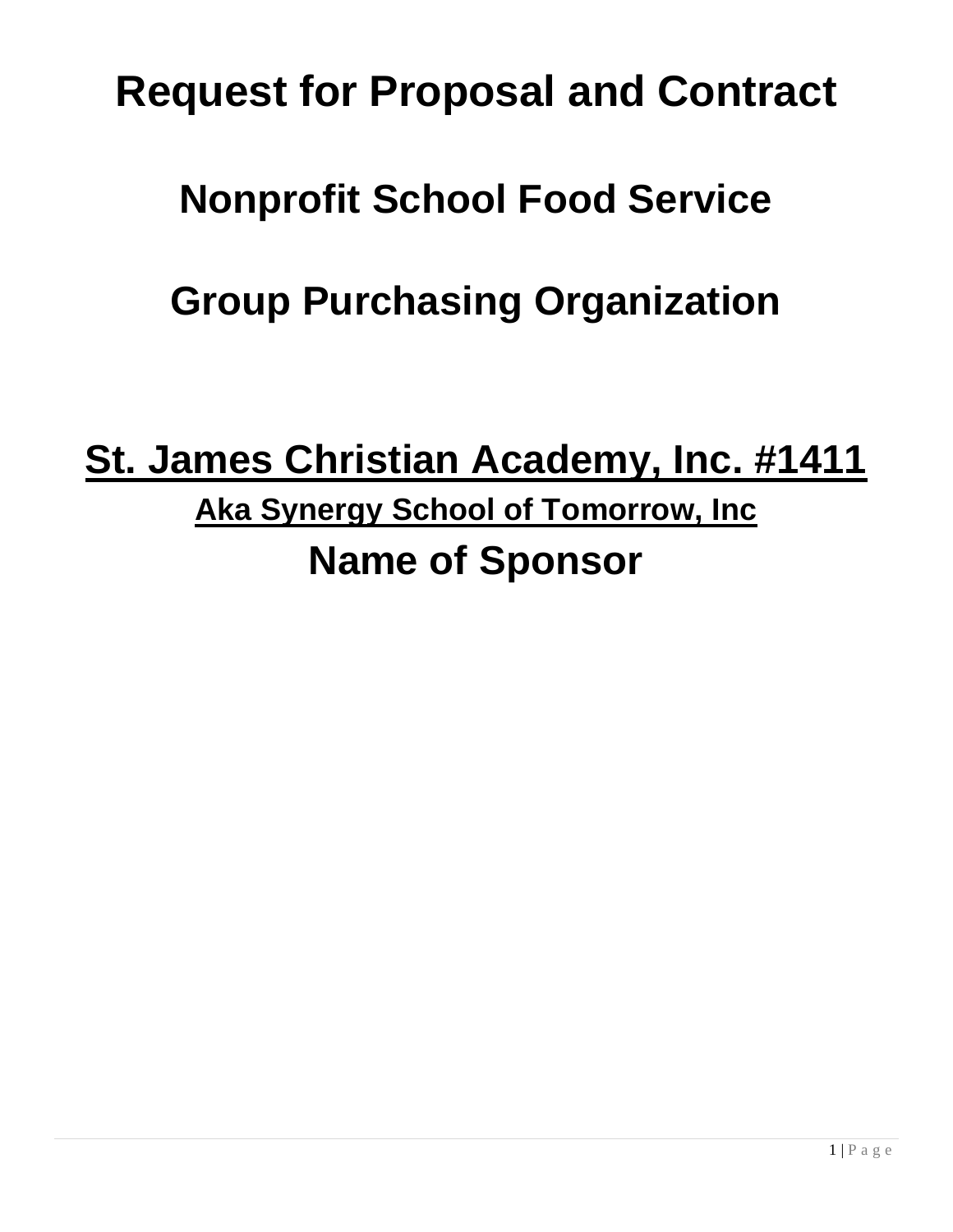*The U.S. Department of Agriculture (USDA) prohibits discrimination against its customers, employees, and applicants for employment on the bases of race, color, national origin, age, disability, sex, gender identity, religion, reprisal and, where applicable, political beliefs, marital status, familial or parental status, sexual orientation, or if all or part of an individual's income is derived from any public assistance program, or protected genetic information in employment or in any program or activity conducted or funded by the Department. (Not all prohibited bases will apply to all programs and/or employment activities.)*

*If you wish to file a Civil Rights program complaint of discrimination, complete the USDA Program Discrimination Complaint Form, found online at [http://www.ascr.usda.gov/complaint\\_filing\\_cust.html](http://www.ascr.usda.gov/complaint_filing_cust.html), or at any USDA office, or call (866) 632-9992 to request the form. You may also write a letter containing all of the information requested in the form. Send your completed complaint form or letter to us by mail at U.S. Department of Agriculture, Director, Office of Adjudication, 1400 Independence Avenue, S.W., Washington, D.C. 20250-9410, by fax (202) 690-7442 or email at [program.intake@usda.gov](http://program.intake@usda.gov/). Individuals who are deaf, hard of hearing, or have speech disabilities and wish to file either an EEO or program complaint please contact USDA through the Federal Relay Service at (800) 877-8339 or (800) 845-6136 (in Spanish).*

*Persons with disabilities, who wish to file a program complaint, please see information above on how to contact us by mail directly or by email. If you require alternative means of communication for program information (e.g., Braille, large print, audiotape, etc.) please contact USDA's TARGET Center at (202) 720- 2600 (voice and TDD).*

*USDA is an equal opportunity provider and employer.*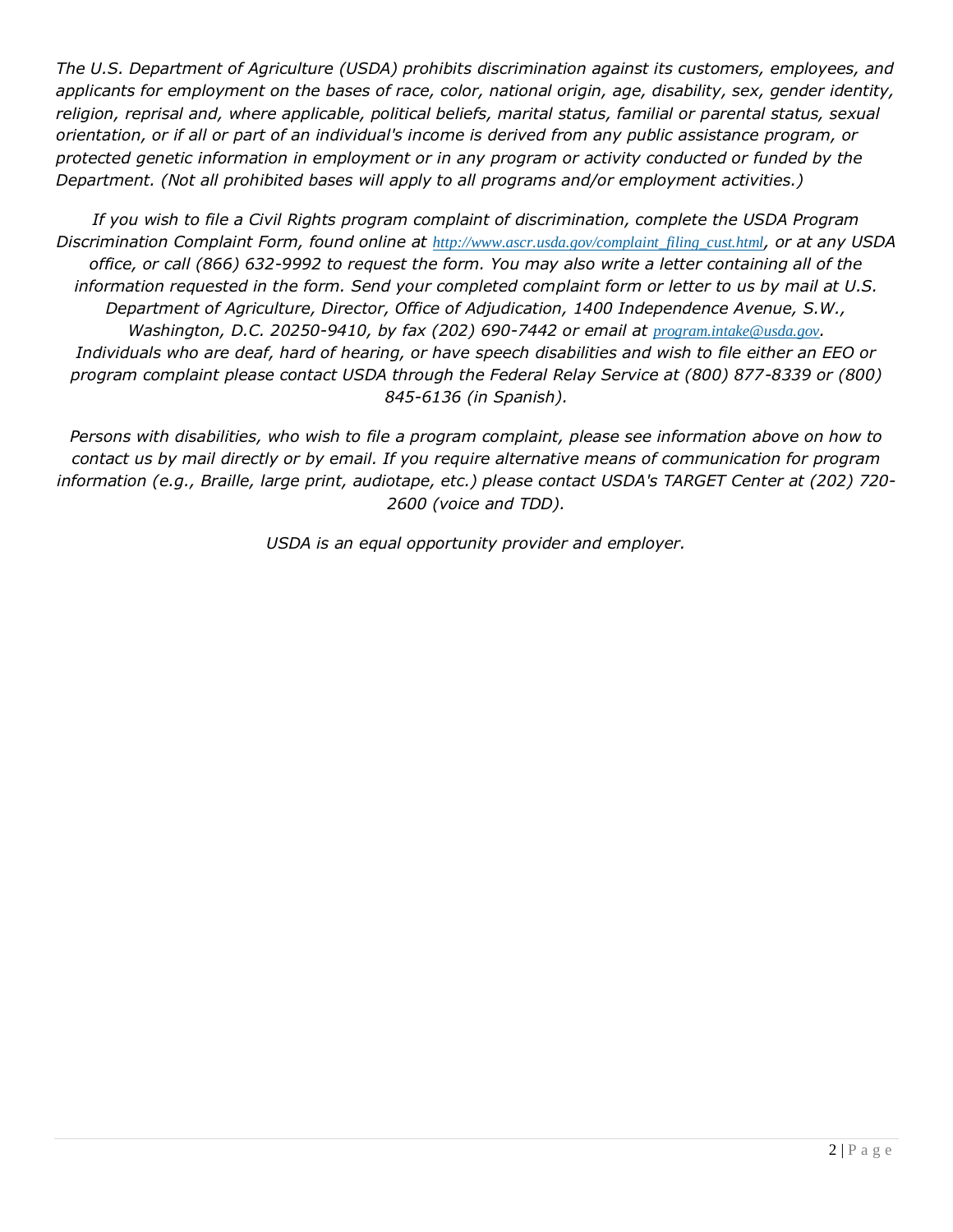#### 1.1 Notice of Proposal

This Request for Proposal ("RFP") is for the purpose of obtaining responses from a Group Purchasing Organization ("GPO"), to provide comprehensive food purchasing services with improved pricing of foods that meet current USDA standards in the following categories: Meat, Dairy, WG Rich Bread, and Grains, Produce, Snacks, Paper, and Cleaning Supplies **for St. James Christian Academy, Inc (aka Synergy School of Tomorrow, Inc)** (sponsor) ("SFA"). Meal programs to be serviced with the contracted items include the United States Department of Agriculture ("USDA") National School Lunch Program and/or the School Breakfast Program. **SJCA aka SSOT** (sponsor) is a **private** (public, private, etc.) school located in **Fort Pierce**, Florida. The goal of the Food Service Program is to **Provide school aged children with nutritious meals that follow USDA Meal Pattern for the National School Lunch Program and the National School Breakfast Program and Afterschool Snack Program, supporting student physical qrowth. brain development, resistance to disease, emotional stability and ability to learn.**

#### 1.2 Proposal Submission

Responses should address the requirements set forth in this RFP. Responses must include the requested items set forth in 1.4. Please provide the requested information no later than **5:00 pm** (time) AM/PM EST on **October 15, 2021** (date) to the address below. Responses will be publicly opened at **11:00 am** (time) AM/PM EST on **October 18, 2021** (date) to be evaluated per the criteria specified in subsection 1.4, below.

#### **SJCA/Synergy School of Tomorrow, Inc.**

**Food Service Department Simone Tillman 2810 S. US Highway 1 Fort Pierce, FL 34982**

#### 1.3 Timeline

- **October 1, 2021, Proposal available to public**
- **October 8, 2021,** Proposal questions due
- **October 11, 2021**, Proposal questions answered by publishing an Addendum,
- **October 15, 2021,** Proposal submissions due by **5:00 pm** (time) EST
- **October 18, 2021, Proposal submissions publicly opened**
- **October 18, 2021,** SFA review of Proposals
- **October 20, 2021,** SFA recommendation to FDACS and FDACS review
- **October 22, 2021,** contract award
- **October 25, 2021,** awarded GPO begins service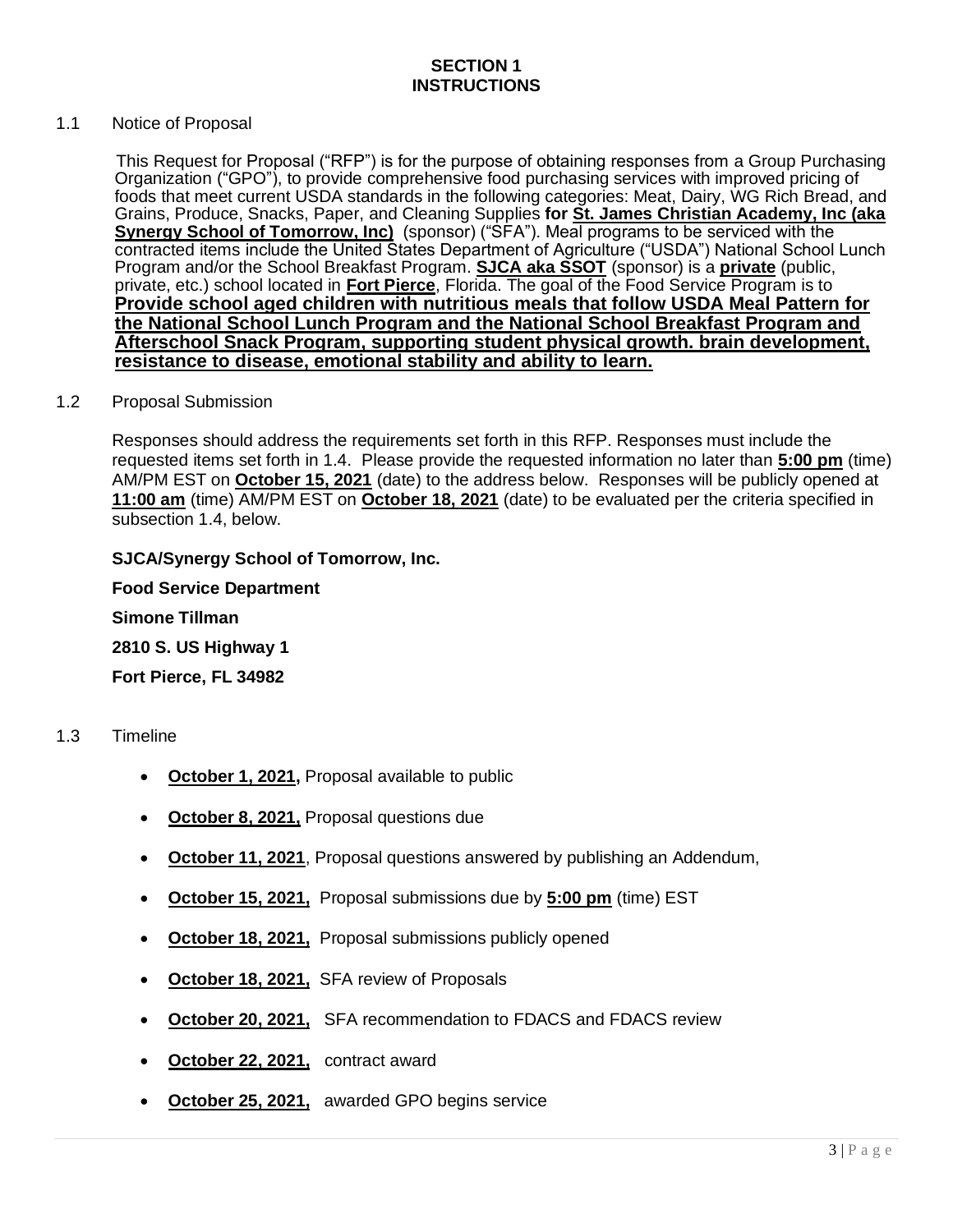#### 1.4 Evaluation Criteria & Award

Proposals received will be reviewed to ensure all materials have been submitted as specified in this RFP. Selection will be based upon the following criteria, with item number 1 weighted the highest. The Offeror must respond to each concern:

- 1. Cost of providing proposed services and potential savings **40** Points
- 2. Conformity of Specifications<br>
3. General Services available<br>
20 Points
- 3. General Services available
- 4. References & Experience **20** Points

Cost of providing proposed services and potential savings will be determined utilizing the Proposal Price Sheet and any additional applicable documentation provided. Conformity of Specification proposal response must include information on methods GPO will utilize to address items in, Section 3 Scope of Work and Section 5 GPO Responsibilities. References & Experience response is required. Contract award decision will be made based on the GPO that receives the highest evaluation score.

#### 1.5 Proposal Attachments

- 1. Location of school(s) Exhibit A
- 2. 2017/2018 School Calendar Exhibit B
- 3. Required List of Products and Estimated Usage—Exhibit C
- 4. Proposal Price Sheet
- 5. Drug-Free Workplace Program Bidder Certification
- 6. Certification Regarding Debarment, Suspension, Ineligibility, and Voluntary Exclusion
- 7. Certification Regarding Lobbying & Disclosure of Lobbying Activities
- 8. Non-Collusion Affidavit
- 1.6 Questions

Questions concerning this RFP must be submitted in writing via email to **Simone Tillman, s.tillman@synergyk12.com** (email) or via mail at **2810 S. US Highway 1, F Fort Pierce, FL 34982** (address). All responses to questions received will be made in writing on **October 11, 2021** (date) and sent to all potential GPOs.

1.7 Addenda

Revisions which modify the RFP documents, by addition, deletions, clarifications, or corrections will be issued in writing prior to the opening of Proposals.

#### **SECTION 2 GENERAL CONDITIONS**

#### 2.1 Rejection of Proposal

Proposals that do not conform to the requirements of this RFP shall be rejected. Proposals may be rejected for reasons that include, but are not limited to, the following:

- a. The proposal was received after the submission deadline;
- b. The proposal was not signed by an authorized representative of the GPO;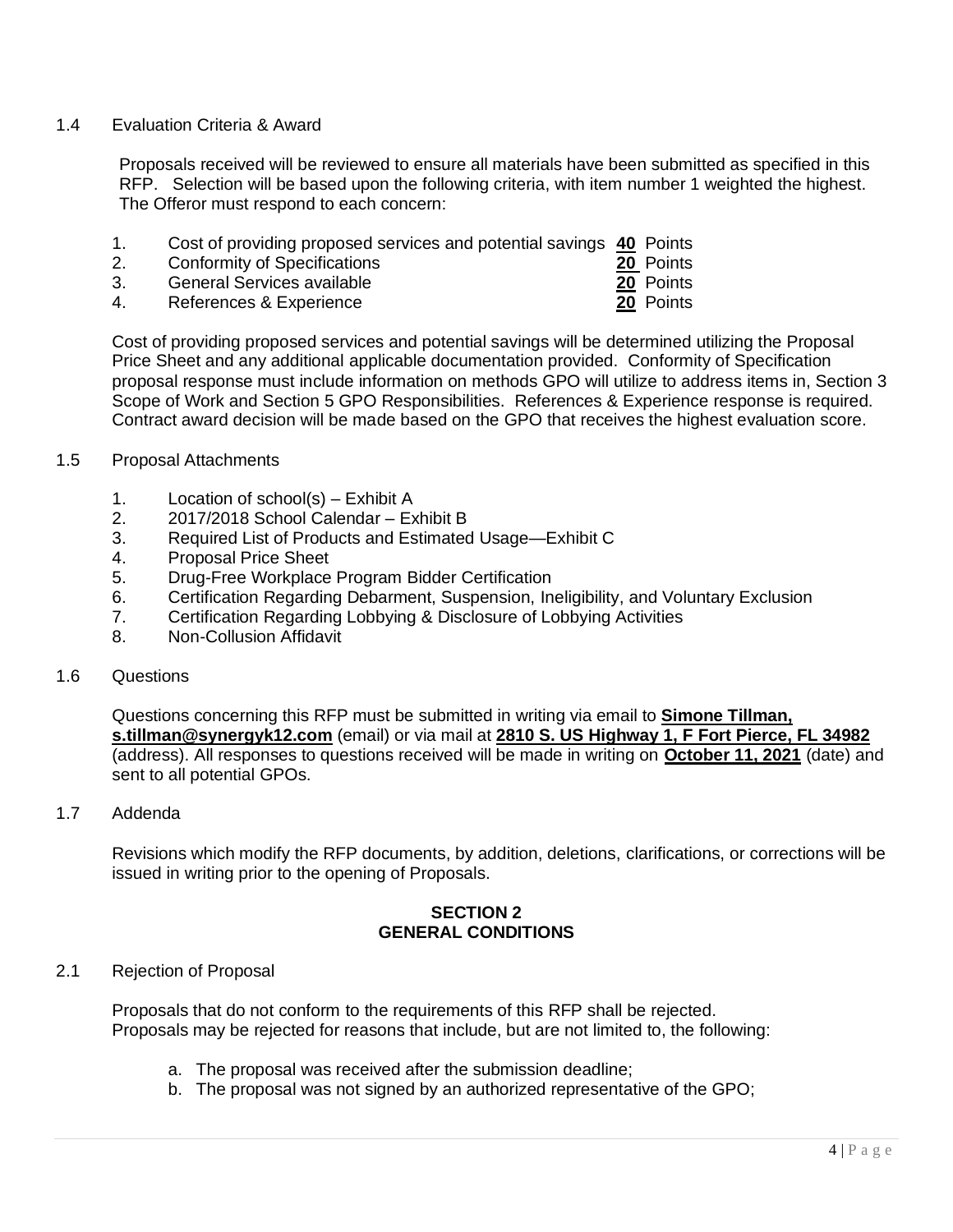- c. The proposal contained unauthorized amendments, deletions, or contingencies to the requirements of the RFP;
- d. The proposal was incomplete or contained significant inconsistencies or inaccuracies.

#### 2.2 Errors or Omissions

If the SFA determines that a proposal contains a minor irregularity or an error, such as a transposition, extension or footing error in figures that are presented, the SFA may allow the GPO an opportunity to correct the error. Information that is required to be included in the proposal and is inadvertently omitted shall not be accepted under this error correction provision. All information required to be included in a proposal must be received by the date and time that proposals are due. The SFA reserves the right to seek clarification of any information contained in the GPO's proposal.

#### 2.3 Deviations or Exceptions

Deviations or exceptions to the specifications provided in this RFP will not be considered.

#### 2.5 Specifications and Conditions

By submitting a response to this RFP, GPOs are acknowledging that they have read the specifications and conditions provided in the RFP and that their proposal is made in accordance with the provisions of such specifications. GPOs further agree to deliver services that meet or exceed specifications provided in the RFP should they be awarded a contract for services.

#### 2.6 Withdrawal of Proposal

Requests for withdrawal of a proposal may be considered if such request is received in writing within 72 hours after the proposal opening time and date. Requests received in accordance with this provision may be granted upon proof of the impossibility to perform based upon an obvious error on the part of the GPO. If a request for withdrawal is not received, a GPO shall be legally responsible for fulfilling all requirements of its proposal if it is accepted.

#### 2.7 Proposal Modifications

Requests for modifications of a proposal may be considered if such request is received in writing within 72 hours after the proposal opening time and date. Requests received in accordance with this provision may be granted upon proof of the impossibility to perform based upon an obvious error on the part of the GPO. If a request for modification is not received, a GPO shall be legally responsible for fulfilling all requirements of its proposal if it is accepted.

#### 2.8 Prohibition of Gratuities

By submission of a proposal, a GPO certifies that no employee of SFA has or shall benefit financially or materially from such proposal or subsequent contract. Any contract issued as a result of this RFP may be terminated at such time as it is determined that gratuities of any kind were either offered or received by any of the aforementioned persons.

#### 2.9 GPO Research

SFA reserves the right to research any GPO submitting a proposal in response to this RFP to ensure the GPO's ability to perform the services as specified.

#### 2.10 Conditions for Acceptance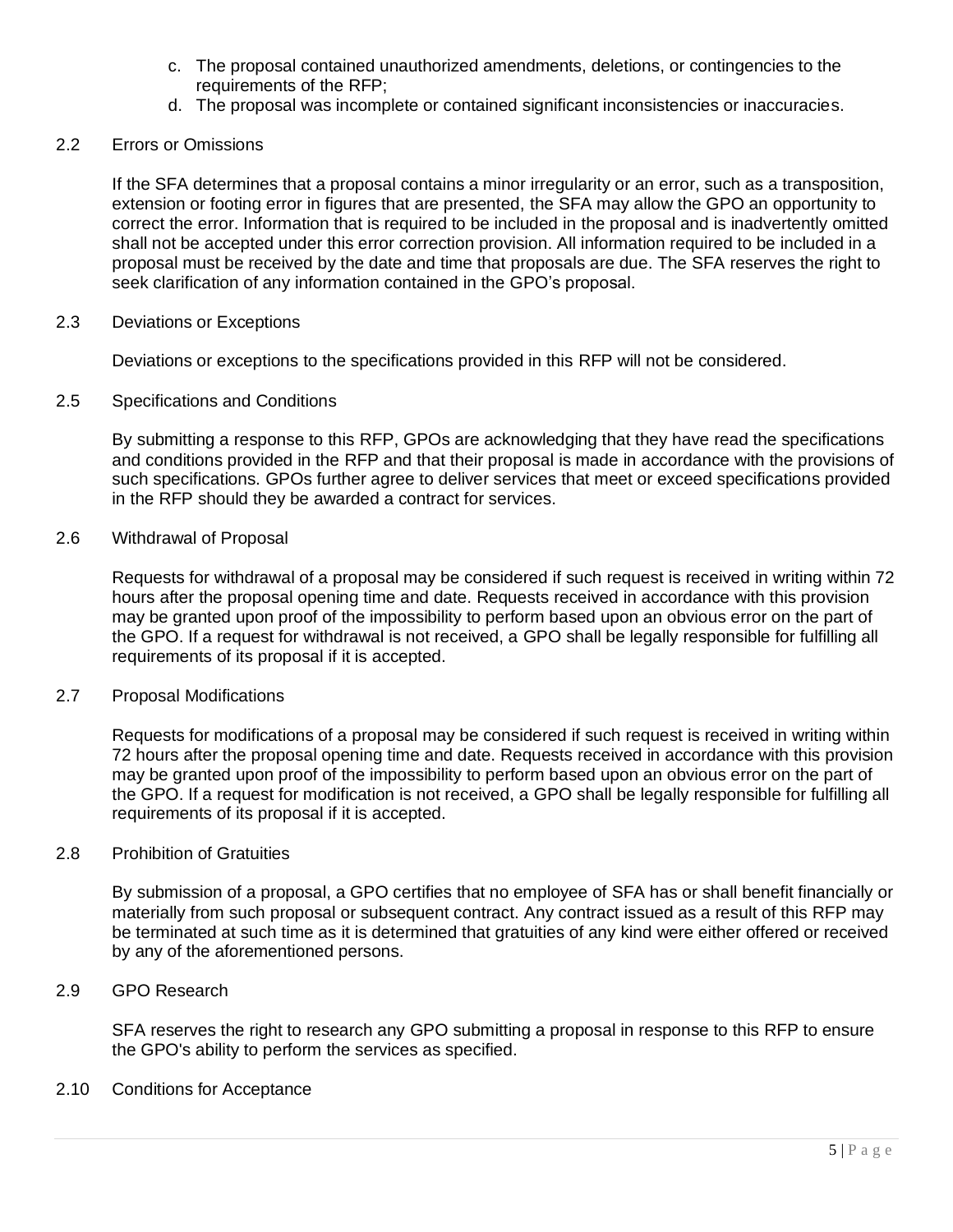GPOs must submit a proposal meeting the requirements of the RFP to include the required attachments and certifications signed by the authorized official. Proposals must be received by the time and date specified in subsection 1.2, Proposal Submission, above.

#### 2.11 Proposal computation method

Estimated totals must be carried out to the second decimal place and must not be rounded.

#### 2.12 Protest of the RFP

Any adversely affected person who desires to file a formal protest to this RFP must do so in accordance under chapter 120, Florida Statutes. Failure to file a protest within the time prescribed in section 120.57(3), Florida Statutes, or failure to post the bond or other security required by law within the time allowed for filing a bond shall constitute a waiver of proceedings under chapter 120, Florida Statutes.

#### 2.13 Copyrights

The SFA reserves a royalty-free, nonexclusive, and irrevocable license to reproduce, publish or otherwise use, and to authorize others to use, for SFA purposes: (a) The copyright in any work developed under a grant, subgrant, or contract under a grant or subgrant; and (b) Any rights of copyright to which a grantee, sub grantee or contractor purchases ownership with grant support.

#### 2.14 Patents

The SFA reserves a royalty-free, nonexclusive, and irrevocable license to reproduce, publish or otherwise use, and to authorize other to use, for SFA purposes patent rights with respect to any discovery or invention which arises or is developed in the course of or under such contract.

- 2.15 Confidentiality (optional)
- 2.16 Federal Debarment Certification

GPO will comply with the Federal Debarment Certification regarding debarment suspension, ineligibility, and voluntary exclusion, as required by Executive Order 12549, Debarment and Suspension and implemented at 2 C.F.R. 417.

- (1) The prospective lower tier (\$25,000) participant certifies, by submission and of this proposal, that neither it nor its principals is presently debarred, suspended, proposed for debarment, declared ineligible, or voluntarily excluded from participation in this transaction by any federal department or agency.
- (2) Where the prospective lower tier participant is unable to certify to any of the statements in this certification, such prospective participants shall attach an explanation to this proposal.

#### 2.17 Public Entity Crimes Certification

Pursuant to Section 287.133(2)(a), Florida Statutes, a person or affiliate who has been placed on the convicted vendor list following a conviction for a public entity crime may not submit a proposal on a contract to provide any goods or services to a public entity; may not submit a proposal on a contract with a public entity for the construction or repair of a public building or public work; may not submit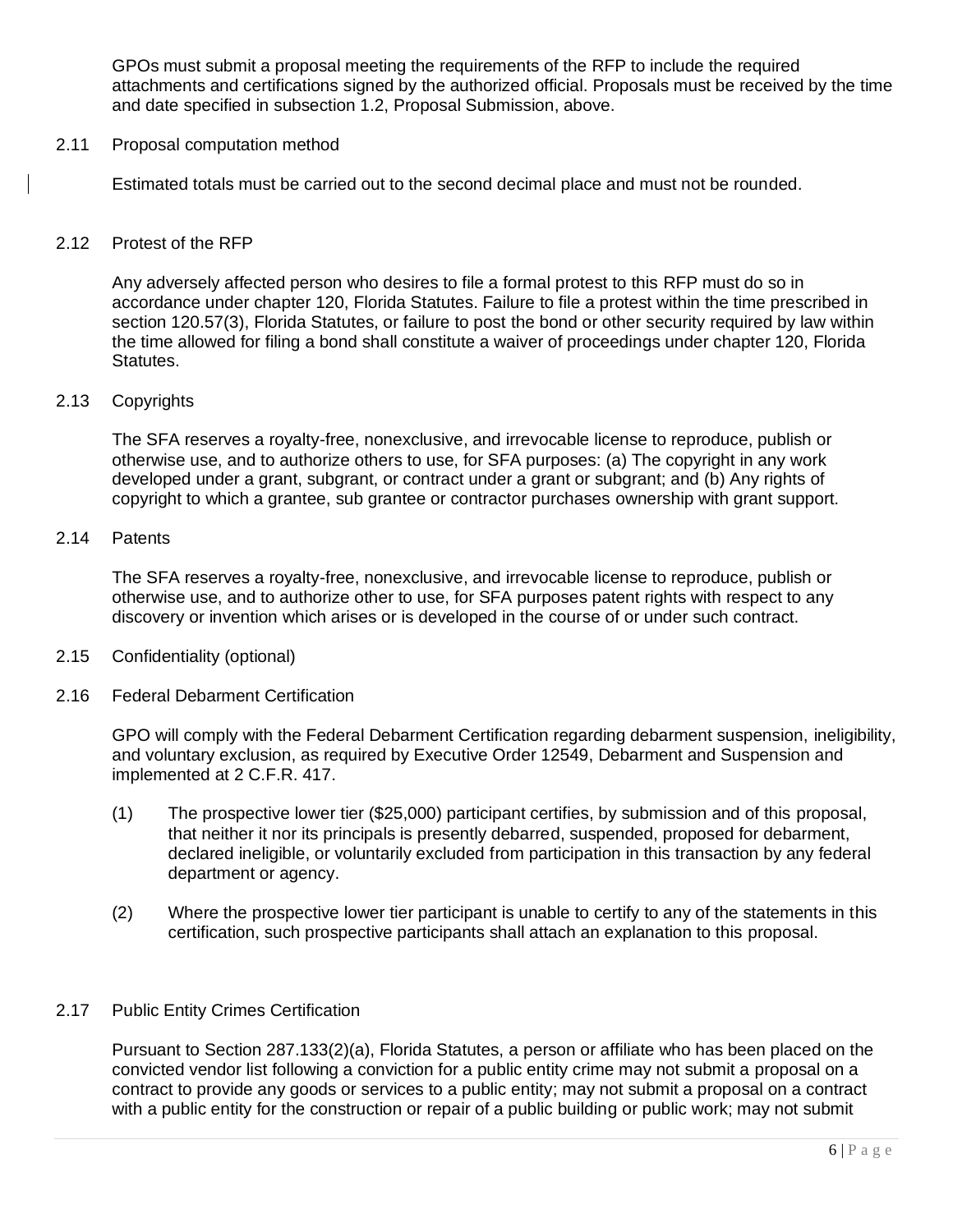proposals on leases of real property to public entities; may not be awarded or perform work as a contractor, supplier, subcontractor, or consultant under a contract with any public entity; and may not transact business with any public entity in excess of the threshold amount provided in Section 287.017, Florida Statutes, for Category Two for a period of 36 months from the date of being placed on the convicted vendor list.

2.18 Drug Free Workplace Certification

In accordance with Section 287.087, Florida Statutes, whenever two or more proposals, or replies that are equal with respect to price, quality, and service are received by an SFA for the procurement of commodities or contractual services, a reply received from a business which certifies that it has implemented a Drug Free Workplace Program by signing the enclosed Drug Free Workplace Certification Form, shall be given preference in the award process.

#### **SECTION 3 SCOPE OF WORK**

- 3.1 SFA seeking GPO or other procuring agent able to provide broad and extensive purchasing programs with manufacturer or supplier community, to procure products in Exhibit C on a consistent basis.
- 3.2 Complete transparency in manufacturer programs including pricing, incentive programs, and rebates.
- 3.3 Separation of manufacturer agreements from distributor agreements. SFA may retain the right to select distribution provider.
- 3.4 Ability to perform distributor contract price audits. Audits should check all pricing mechanisms, including firm priced and fixed fee items.
- 3.5 All bid documentation of bid pricing performed on behalf of the SFA must be available upon request.
- 3.6 Support for advising and assisting the SFA in evaluating existing purchases and making recommendations for alternative products which meet the purpose, nutritional requirements, and quality objectives.
- 3.7 Ability for SFA to negotiate with manufacturer/supplier community and implement direct supplier agreements for the benefit of SFA.
- 3.8 Provide market intelligence including: market conditions, product recalls, product availability, and other pertinent information for nutritional purchases
- 3.9 Purchasing services must meet or exceed all Federal, State and Local procurement guidelines, policies, regulations, and laws for all Child Nutrition Programs
- 3.10 The services provided shall be operated and maintained as a benefit to the SFA's students, faculty, and staff.
- 3.11 The services provided shall be managed to promote maximum participation in the Child Nutrition Programs.
- 3.12 The GPO will provide services to each site as specified in Exhibit A.
- 3.13 The SFA may add or remove sites and/or meal periods for existing programs to Exhibit A at any time during each Contract Term unless the addition or removal of sites and/or meal periods creates a material or substantive Contract change.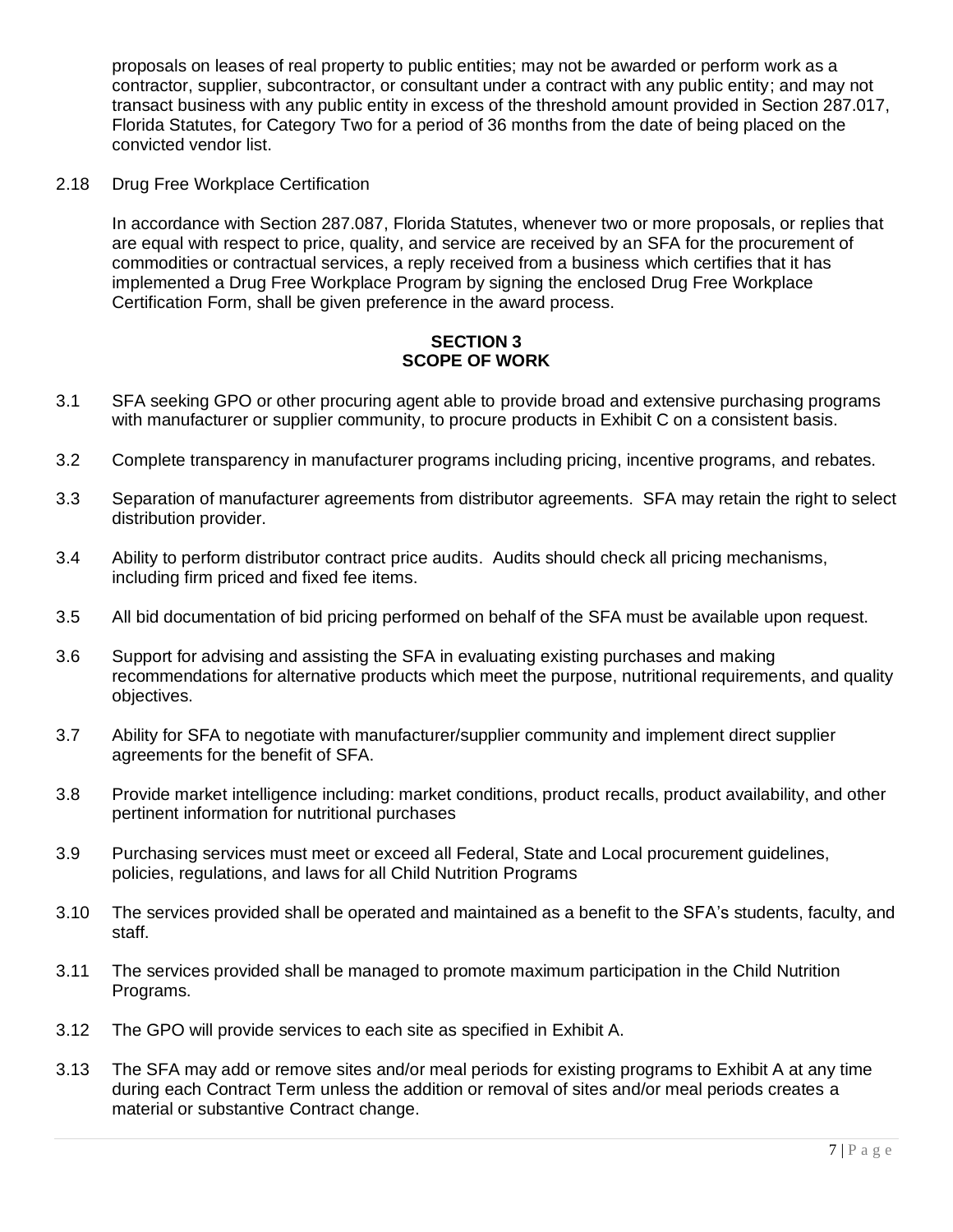- 3.14 The SFA reserves the right to maintain, add, and/or remove present food and beverage vending machines in its facilities.
- 3.15 The GPO shall be an independent contractor and not an employee of the SFA. The employees of the GPO shall be considered solely employees of the GPO and shall not be considered employees or agents of the SFA in any fashion.
- 3.16 The GPO shall conduct the provided services to ensure compliance with the rules, policies, and statutes of the Florida Department of Agriculture and Consumer Services ("FDACS") and the USDA regarding Child Nutrition Programs.
- 3.17 The SFA shall be legally and financially responsible for the conduct of the services provided and shall supervise the services to ensure compliance with the rules and regulations of the FDACS and the USDA regarding Child Nutrition Programs.
- 3.18 The SFA reserves the right to maintain, add, and/or remove products listed on Exhibit C.

#### **SECTION 4 SCHOOL FOOD AUTHORITY RESPONSIBILITIES**

- 4.1 The SFA shall ensure that the food service operation is in conformance with its *Child Nutrition Programs Agreement* and the *Eligibility Manual for School Meals Determining and Verifying Eligibility.*
- 4.2 The SFA shall retain control of the quality, extent, and general nature of its food service operation and the prices to be charged for meals, milk, a la carte items, adult meals, and vending machine items, as applicable.
- 4.3 The SFA shall approve the menus and recipes for meals and other food to be served or sold to students to ensure compliance with the rules and regulations of the FDACS and the USDA.
- 4.4 The SFA shall inform the GPO of any adjustments to menus/expected usage and monitor implementation of adjustments.
- 4.5 The SFA shall be responsible for resolution of program reviews and audit findings.
- 4.6 SFA will adhere to payment terms as covered in Section 6 for commodities and services provided.

#### **SECTION 5 GROUP PURCHASING ORGANIZATION RESPONSIBILITIES**

- 5.1 Provide procurement services that meet all Federal and State guidelines for items listed in Exhibit C and related services.
- 5.2 Ability to integrate with SFA's electronic ordering method or if unavailable provide an acceptable electronic method of purchasing, keeping track of orders, rebates, deliveries, invoices, and quarterly reports.
- 5.3 Provide methods of purchasing items which pricing may change daily or weekly. GPO must have the ability to adjust pricing of items properly procured in Exhibit C, including fresh produce, milk, and other items that price will regularly fluctuate. GPO must have a mechanism in place for these items.
- 5.4 Provide Fee structure for services.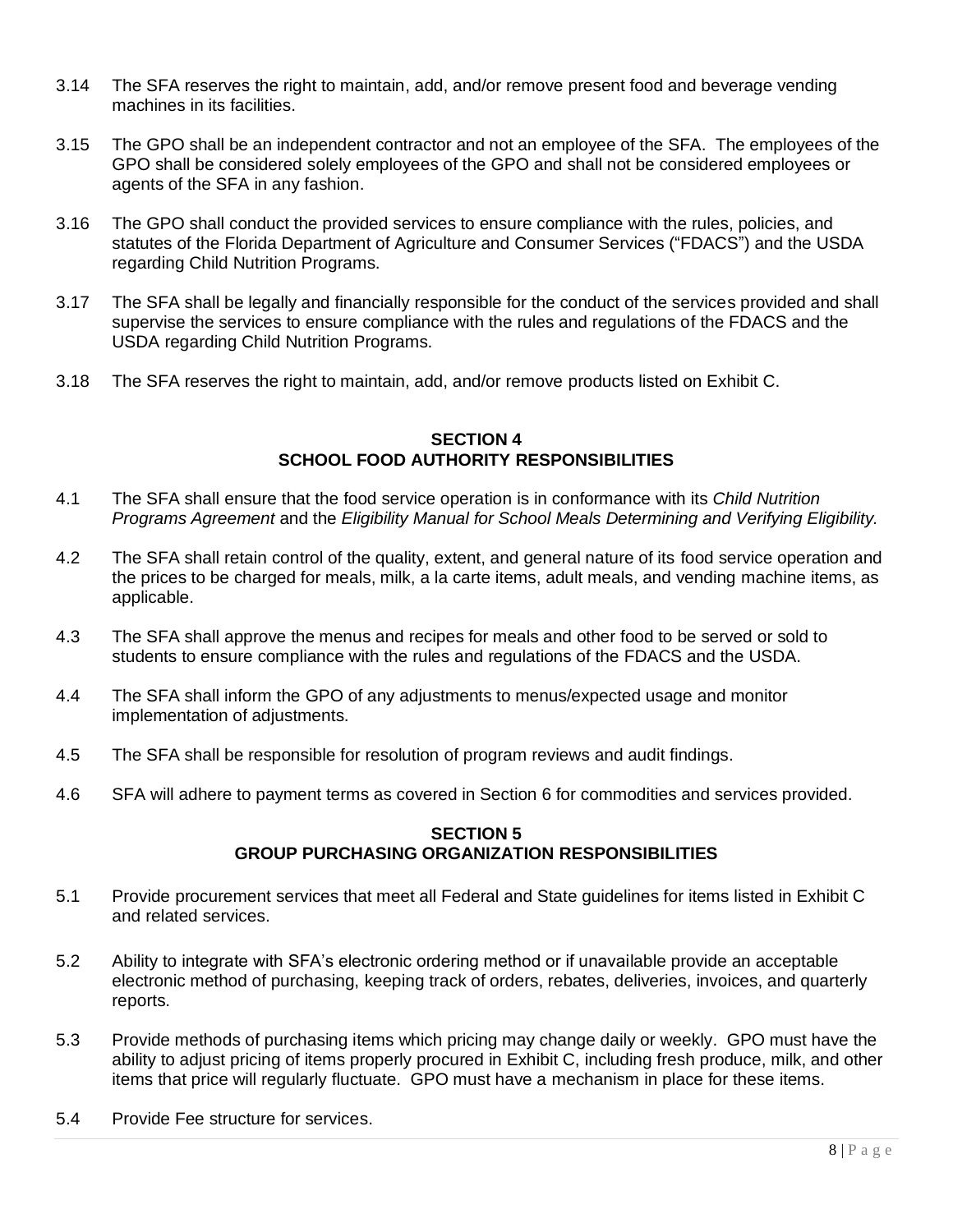- 5.5 Provide contracts, pricing and information, catalogues, search information, technical information, and any contract extensions/renewals, etc.
- 5.6 Provide staff to assist SFA as needed.
- 5.7 Provide the capabilities to procure distribution of USDA commodity products if requested.
- 5.8 Provide copies of all procurement documents.
- 5.9 Provide input and evaluation of food items, supplies and materials bid/proposal responses prior to award.
- 5.10 Provide information of any nutritional facts, CN label or bid specification sheet as per request
- 5.11 Rebates, Discounts, and Credits: Any such rebates, discounts and credits must accrue to the benefit of the SFA. Rebates, discounts, and credits may include but would not be limited to any amount paid by way of reduction, credit, discount, return, refund, financial incentives, price concessions, and other instruments of value, or other direct or indirect remuneration from manufactures/vendors or other persons that are related to, directly or indirectly influence or affect what has already been paid or will be made payable with funds from the SFA's nonprofit food service account. In addition, GPO will refund SFA for any overpayment. All goods, services, or monies received as the result of any equipment or government commodity rebate shall be credited to the SFA's nonprofit food service account

#### **SECTION 6 INVOICING AND PAYMENT**

- 6.1 When applicable, the GPO shall ensure the distributor submits itemized invoices to the SFA. Payment will be made to the successful contractor no later than thirty (30) days after the receipt of the invoice.
- 6.2 All requests for price increases after an award must be submitted in writing with supporting documentation to the SFA for review and approval. Any annual increase in price may not exceed the increase in the Consumer Price Index for the Urban Consumers (CPI-UC) of the previous reporting period or 3%, whichever is less at that time. Any request for an increase in price must be submitted in writing by the Contractor not less than ninety (90) days prior to the new contract period. SFA reserves the right to require supporting documentation from a disinterested third party as to increases in costs for the service(s) and/or product(s) in question. The SFA will determine the adequacy and acceptability of submitted documentation and request for price increases.
- 6.3 Payment will be made to the contracted GPO no later than thirty (30) days after the receipt of the invoice, fee structure, or agreement.

#### **SECTION 7 PURCHASES/BUY AMERICAN**

- 7.1 The GPO must request for approval for exceptions to Buy American Provision from SFA prior to delivery. Requests should include documentation such as cost or availability data. SFA must document when an exception is approved, including all Buy American Provision requirements as stated in 7 CFR Part 210.21(d)/ and FNS Policy Memo SP 38-2017. The following must be documented for each approval:
	- $\circ$  Consideration made for the use of domestic alternative foods before approving an exception.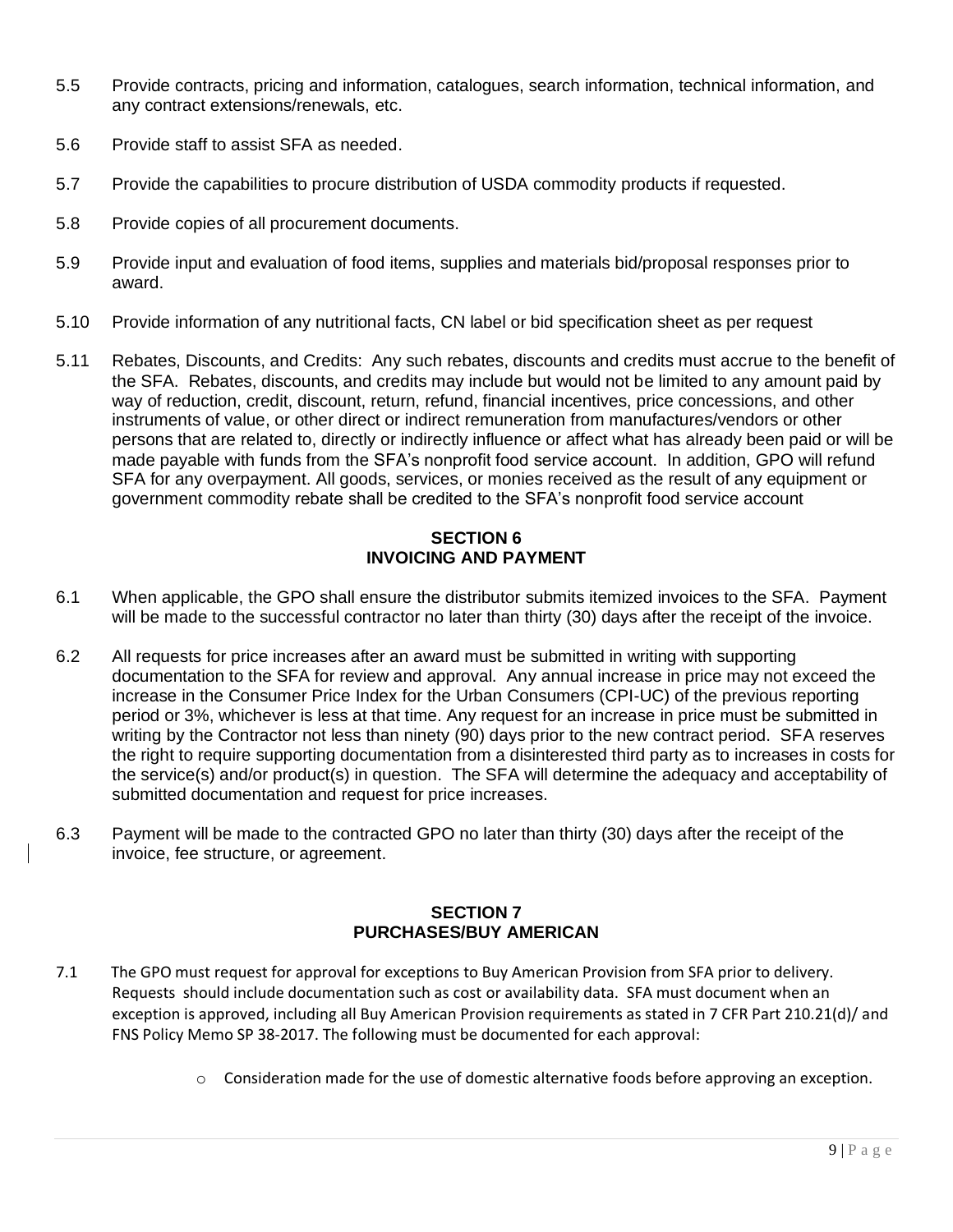- **•** The use of a non-domestic food exception when competition reveals the cost of domestic is significantly higher than non-domestic food.
- The use of a non-domestic alternative food due to the domestic food not produced or manufactured in sufficient and reasonable available quantities of a satisfactory quality.
- 7.2 The GPO shall purchase, to the maximum extent practicable, domestic commodities or products that are either agricultural commodities produced in the United States or food product processed in the United States substantially using agricultural commodities produced in the United States.
- 7.3 The GPO shall not substitute commercially-purchased foods for USDA ground beef, ground pork, and processed end products received.
- 7.4 The GPO may substitute commercially-purchased foods for all other USDA Food received. All commercially-purchased food substitutes must be of the same generic identity as the USDA food received, of United States origin, and of equal or better quality than the USDA Foods as determined by the SFA.
- 7.5 The SFA shall ensure commercially-purchased foods used in place of USDA Foods received are of the same generic identity as the USDA Foods received, of United States origin, and of equal or better quality than the USDA Foods as determined by the SFA.
- 7.6 The GPO may be required to certify the percentage of United States content in the products supplied to the SFA.
- 7.7 The SFA reserves the right to review GPO purchase records to ensure compliance with the *Buy American* provision in 7 C.F.R. sections 210.21 and 250.23.
- 7.8 The GPO shall provide Nutrition Facts labels and any other documentation requested by the SFA to ensure compliance with United States content requirements. Products provided by offeror in Exhibit C must be "Approved Brand or Equal."
- 7.9 The brand name product is acceptable. Other products may be considered with proof that such products meet stated specifications and are deemed equivalent to the brand products in terms of quality, performance, and desired characteristics, as determined by the SFA.

### **SECTION 8 EMPLOYEES**

- 8.1 The GPO shall comply with all wage and hours of employment regulations of Federal and State law.
- 8.2 The GPO shall pay all GPO employees in accordance with the Fair Labor Standards Act and any other applicable statutes.
- 8.2 The GPO shall instruct its employees to abide by the policies, rules, and regulations, with respect to use of SFA premises, as established by the SFA and furnished in writing to the GPO.
- 8.3 The GPO shall ensure, at its own expense, required fingerprint-based criminal history record checks are conducted on all GPO employees and anyone contracted on the GPO's behalf, assigned to the SFA if entering SFA sites, and results are provided to the SFA per the Jessica Lunsford Act, section 1012.32, Florida Statutes.

#### **SECTION 9 LICENSES, CERTIFICATIONS, AND TAXES**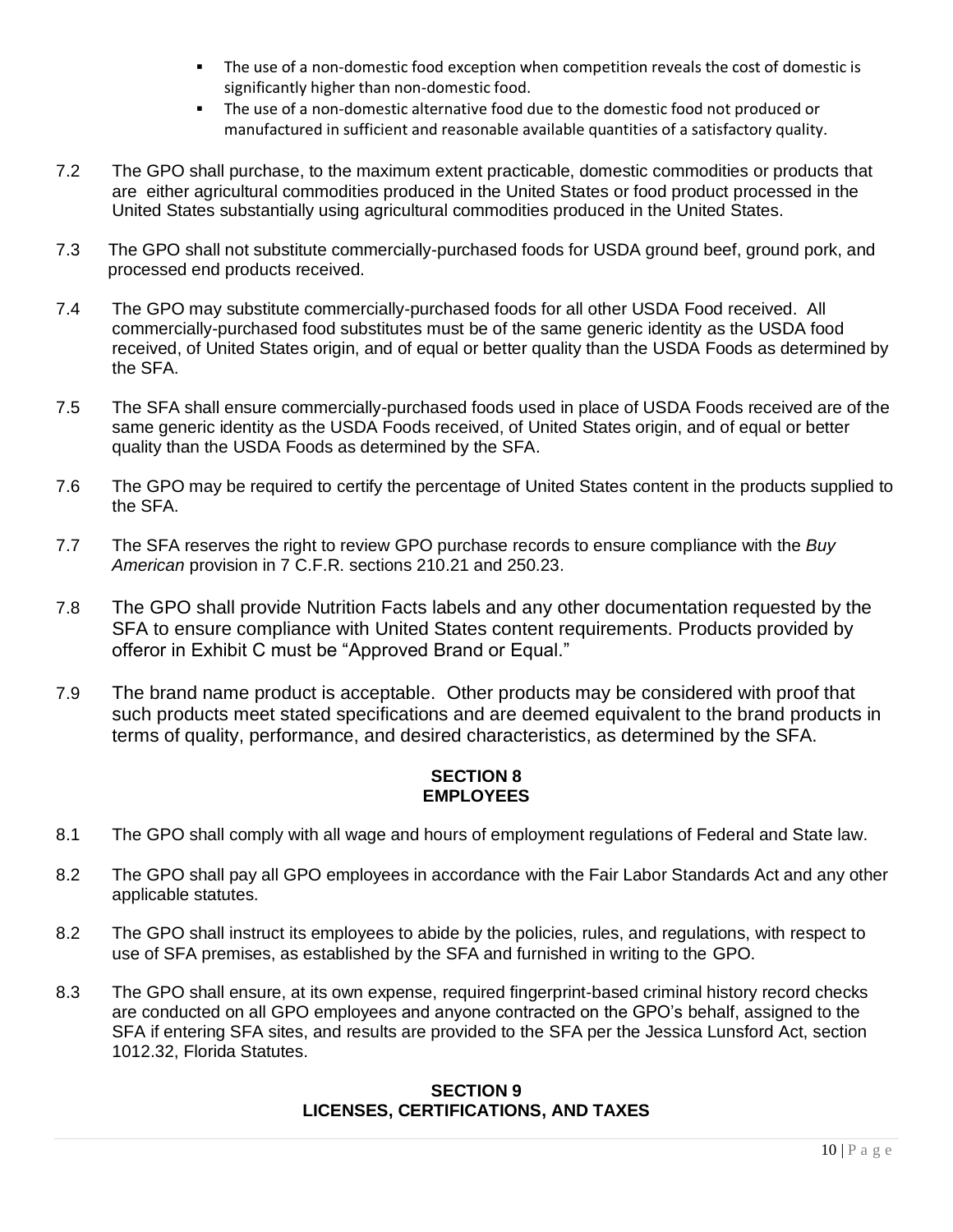- 9.1 Throughout the Term of the Contract and each renewal Term, the GPO shall obtain and maintain all applicable licenses, permits, and health certifications required by federal, state, and local law.
- 9.2 The GPO and all affiliates shall collect and remit Florida Sales & Use Tax in accordance with applicable state statutes.

#### **SECTION 10 RECORD KEEPING**

- 10.1 The GPO shall retain all records relating to the initial contract and all subsequent renewals for a minimum of five (5) years or the longer of the retention periods required by federal, state or local laws and regulations that govern the SFA regarding recordkeeping and records retention.
- 10.2 All records must be maintained for the longer of the retention periods specified above for the purpose of making audits, examinations, excerpts, and transcriptions by representatives of the SFA, the FDACS, the USDA, and the Auditor General, and other governmental entities with monitoring authority at any reasonable time and place. If audit findings have not been resolved, the records shall be retained beyond the specified period as long as required for the resolution of the issues raised by the audit.

#### **SECTION 11 TERMS AND TERMINATION**

- 11.1 This Contract is effective for a one-year period, commencing **October 25, 2021** or upon written acceptance of the Contract, whichever occurs last, and ending **October 24, 2022** (" contract term" or "term"). This contract will be renewable on an annual basis, upon mutual agreement of the SFA and GPO, for up to four (4) additional years (each year a "renewal term").
- 11.2 Renewal of this Contract is contingent upon the fulfillment of all Contract provisions.
- 11.3 Either the SFA or GPO can terminate this Contract for cause or for convenience with a sixty- (60) day written notification. Following sixty- (60) day written notification, the SFA can terminate this Contract in whole or in part without the payment of any penalty or incurring any further obligation to the GPO.
- 11.4 Following any termination for convenience, the GPO shall be entitled to compensation for services completed upon submission of invoices and proof of claim for services provided under this Contract up to and including the effective date of termination. The SFA shall have the right to receive services from the Contractor through the effective date of the notice of termination, and may, at its election, procure such work from other contractors as may be necessary to complete the services.
- 11.5 Notwithstanding any provision to the contrary in this Contract, obligations of the SFA will cease immediately without penalty of further payment being required if sufficient funds for this Agreement are not appropriated by the Florida Legislature or a federal funding source, or such funds are otherwise not made available to the SFA for payments in accordance with this Contract.
- 11.6 Notwithstanding the notice period in paragraph 12.3, the SFA may immediately terminate the Contract, in whole or in part, upon notice to the GPO if the SFA determines that the actions, or failure to act, of the GPO, its agents, employees or subcontractors have caused, or reasonably could cause jeopardy to health, safety, or property; or if the SFA determines that the GPO lacks the financial resources to perform under the Contract.
- 11.7 If the GPO fails to perform to the SFA's satisfaction any material requirement of this Contract or is in violation of a material provision of this Contract, the SFA shall provide written notice to the GPO requesting that the breach or noncompliance be remedied within sixty- (60) days.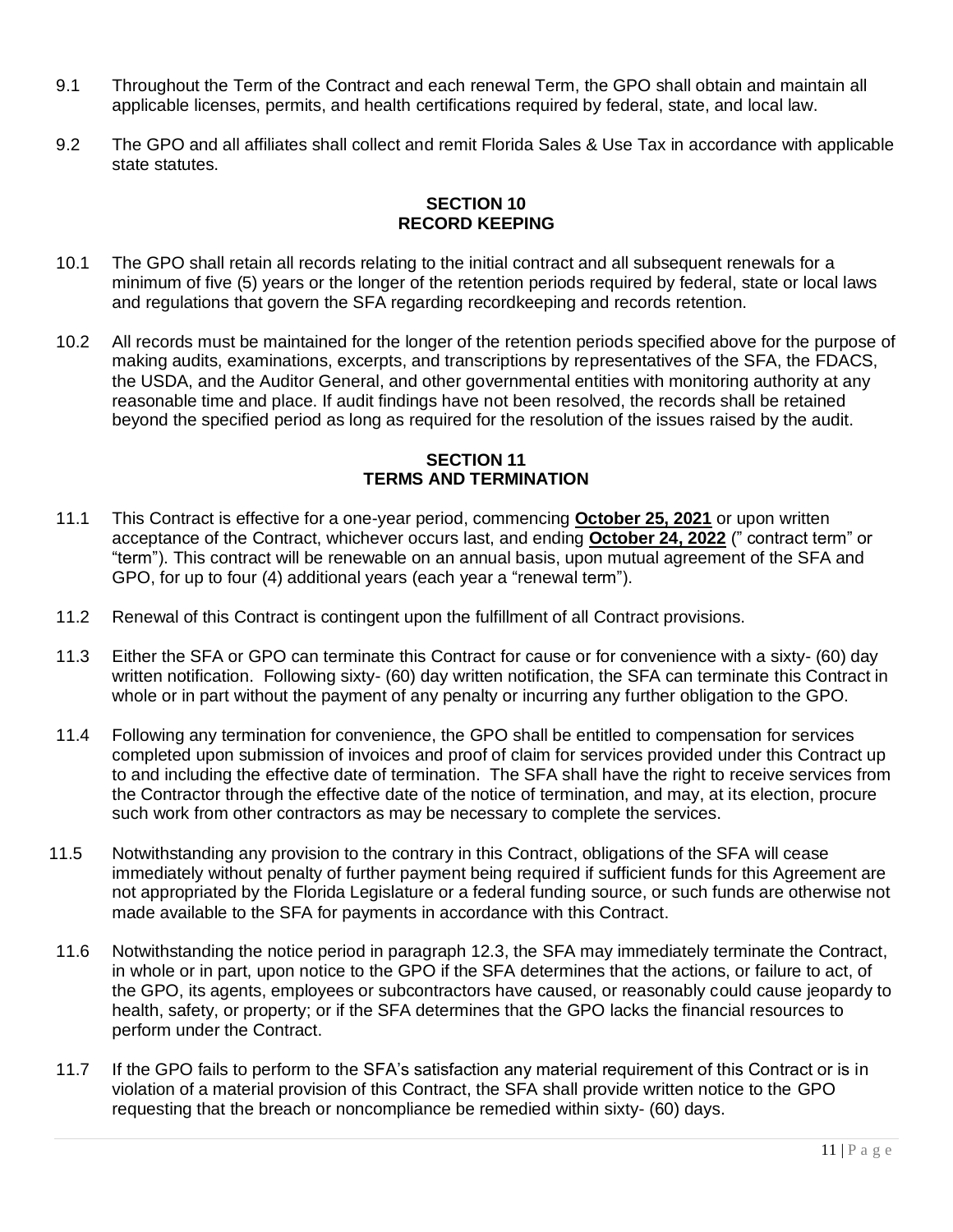If the breach or noncompliance is not remedied by the specified period of time, the SFA may either: (a) immediately terminate the Contract without additional written notice or, (b) enforce the terms and conditions of the Contract, and in either event seek any available legal or equitable remedies and damages. The SFA may finish the services by whatever method the SFA may deem expedient. Any damages incurred by the SFA as a result of any GPO default shall be borne by the GPO at its sole cost and expense, shall not be payable as part of the Contract amount, and shall be reimbursed to the SFA by the GPO upon demand.

11.8 Neither the GPO nor SFA shall be responsible for any losses resulting if the fulfillment of the terms of the Contract is delayed or prevented by wars, acts of public enemies, strikes, fires, floods, acts of God, or any other acts which could not have been prevented by the exercise of due diligence ("Act of God"). The SFA may cancel the Contract without penalty if the GPO's performance does not resume within thirty (30) days of the GPO's interruption of services due to an Act of God.

#### **SECTION 12 GENERAL CONTRACT TERMS**

- 12.1 No provision of this Contract shall be assigned or subcontracted without prior written consent of the SFA.
- 12.2 Each party to this Contract represents and warrants to the other that: (a) it has the right, power and authority to enter into and perform its obligations under this Contract and (b) it has taken all requisite action (corporate, statutory or otherwise) to approve execution, delivery and performance of this Contract, and (c) this Contract constitutes a legal, valid and binding obligation upon itself in accordance with its terms.
- 12.3 Any silence, absence, or omission from the Contract specifications concerning any point shall be regarded as meaning that only the best commercial practices are to prevail, and all materials, workmanship, and services rendered shall be of a quality that would normally be specified by the SFA.
- 12.4 No course of dealing or failure of the SFA to enforce strictly any term, right, or condition of this Contract shall be construed as a waiver of such term, right, or condition. No express waiver of any term, right, or condition of this Contract shall operate as a waiver of any other term, right, or condition.
- 12.5 It is further agreed between the SFA and GPO that the exhibits, attachments, and clauses attached and designated are hereby in all respects made a part of this Contract.
- 12.6 Minority-Owned Business Enterprise

Both parties agree to take affirmative steps to ensure that small businesses, minority-owned businesses, and women's business enterprises are used whenever possible. Affirmative steps shall include the following:

- Include qualified small businesses, minority-owned businesses, and women's business enterprises on solicitation lists;
- Assuring that small businesses, minority-owned businesses and women's businesses are solicited whenever they are potential sources;
- When economically feasible, dividing total requirements into smaller tasks or quantities so as to permit maximum small businesses, minority-owned businesses, and women's business participation;
- Where the requirement permits, establishing delivery schedules which will encourage participation by small businesses, minority-owned businesses, and women's businesses;
- Using the services and assistance of the Small Business Administration and the Department of Commerce's Minority Business Development Agency in the solicitation and utilization of small businesses, minority-owned businesses, and women's business enterprises.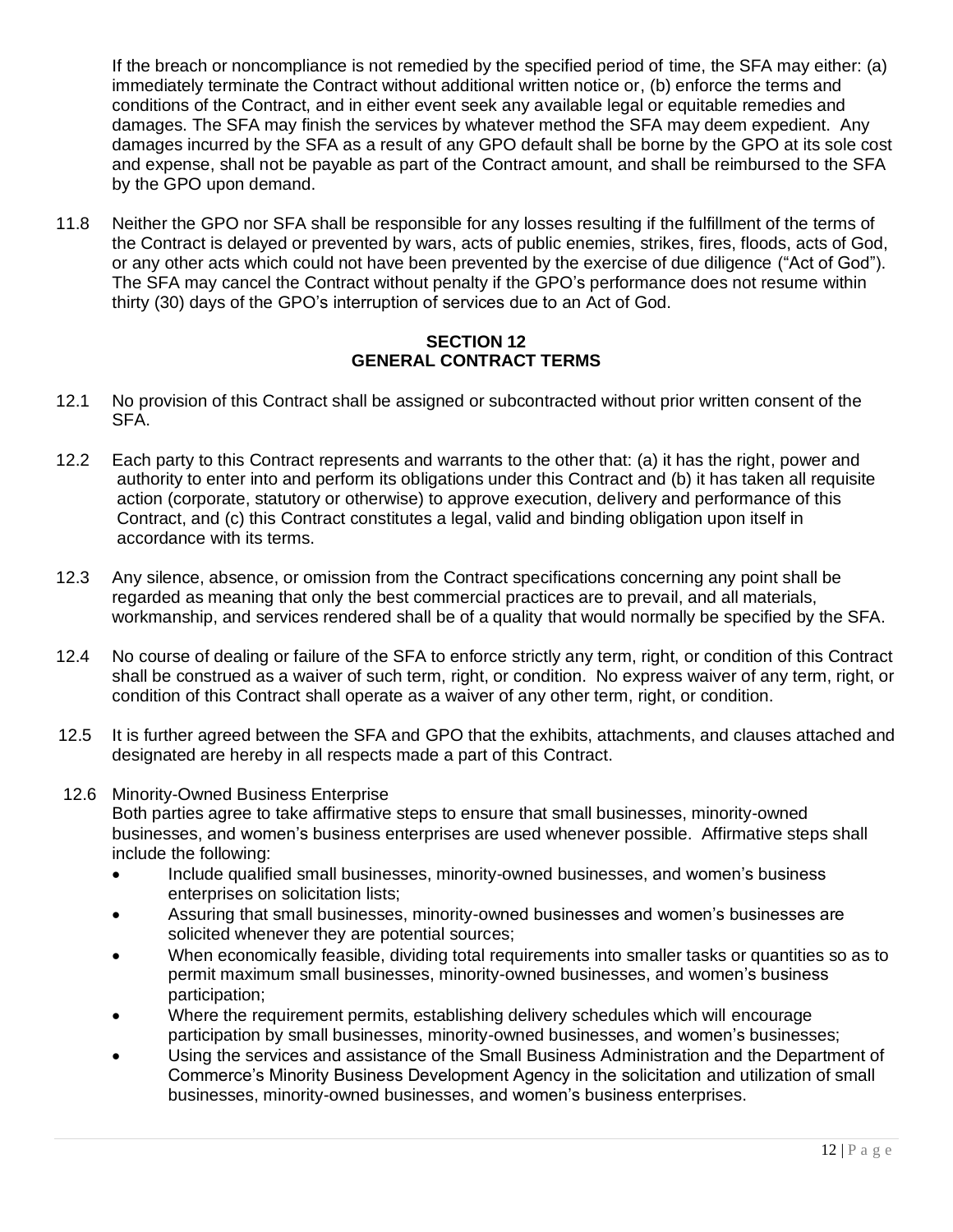- 12.7 The GPO shall comply with the Title VI of the Civil Rights Act of 1964; USDA regulations implementing Title IX of the Education Amendments of 1972; Section 504 of the Rehabilitation Act of 1973; the Age Discrimination Act of 1975; 7C.F.R. Parts 15, 15a, and 15b; FNS Instruction 113-1, *Civil Rights Compliance and Enforcement—Nutrition Programs and Activities*; and any additions or amendments to such laws and regulations.
- 12.8 If this Contract is in excess of \$100,000, the SFA and GPO shall comply with all applicable standards, orders, or regulations, including but not limited to:
	- The Clean Air Act (42 U.S.C. § 7401 *et seq.*), the Clean Water Act (33 U.S.C. § 1251 *et seq.*), as amended, Executive Order 11738, and Environmental Protection Agency regulations (2 C.F.R. 1532);
	- *Certification Regarding Lobbying* pursuant to 31 U.S.C. 1352 (2 C.F.R Appendix II to Part 200); and
	- *Disclosure of Lobbying Activities* pursuant to 31 U.S.C. 1352 (2 C.F.R Appendix II to Part 200);
	-

12.9 The GPO will comply with:

- Energy Policy and Conservation Act (42 U.S.C. section 6201 *et seq.*);
- Sections 103 and 107 of the Contract Work Hours and Safety Standards Act (40 U.S.C. 327-333), as supplemented by Department of Labor regulations (29 C.F.R. 5);
- **Executive Order 11246, entitled** *Equal Employment Opportunity***, as amended by Executive Order** 11375 and Department of Labor Regulation (41 C.F.R. Chapter 60);
- Copeland "Anti-Kickback" Act (18 U.S.C. 874) as supplemented in Department of Labor regulations (29 C.F.R. Part 3); and
- Davis-Bacon Act (40 U.S.C. 276a to 276a-7) as supplemented by Department of Labor regulations (29 C.F.R. Part 5).
- Procurement of Recovered Materials. (Stat. 200.322 Solid Waste Disposal Act)
- 12.10 The GPO is subject to the provisions of 7 U.S.C. section 2209d due to the use of federal funds for operation of the food service program. All announcements and other materials publicizing this program must include statements as to the amount and proportion of federal funding involved.
- 12.11 The FDACS and the USDA are not parties to this Contract and are not obligated, liable, or responsible for any action or inaction by the SFA or the GPO. The SFA and the GPO have full responsibility for ensuring the terms of the Contract are fulfilled
- 12.12 To the fullest extent permitted by law, the GPO agrees to indemnify, defend, and hold harmless the SFA and its respective agents, officers and employees from and against any and all claims, demands, suits, liabilities, injuries (personal or bodily), property damage, causes of action, losses, costs, expenses, damages, or penalties, including, without limitation, reasonable defense costs, and reasonable legal fees, arising or resulting from, or occasioned by or in connection with (i) any bodily injury or property damage resulting or arising from any act or omission to act (whether negligent, willful, wrongful, or otherwise) by the GPO, its subcontractors, anyone directly or indirectly employed by them or anyone for whose acts they may be liable; (ii) failure by the GPO or its subcontractors to comply with any Laws applicable to the performance of the Services; (iii) any breach of this Contract, including, without limitation, any representation or warranty provided by the GPO herein; (iv) any employment actions of any nature or kind including but not limited to, workers compensation, or labor action brought by the GPO's employees; or (v) any identity breach or infringement of any copyright, trademark, patent, or other intellectual property right.
- 12.13 This solicitation/Contract, exhibits, and attachments constitute the entire agreement between the SFA and GPO and may not be changed, extended orally, or altered by course of conduct.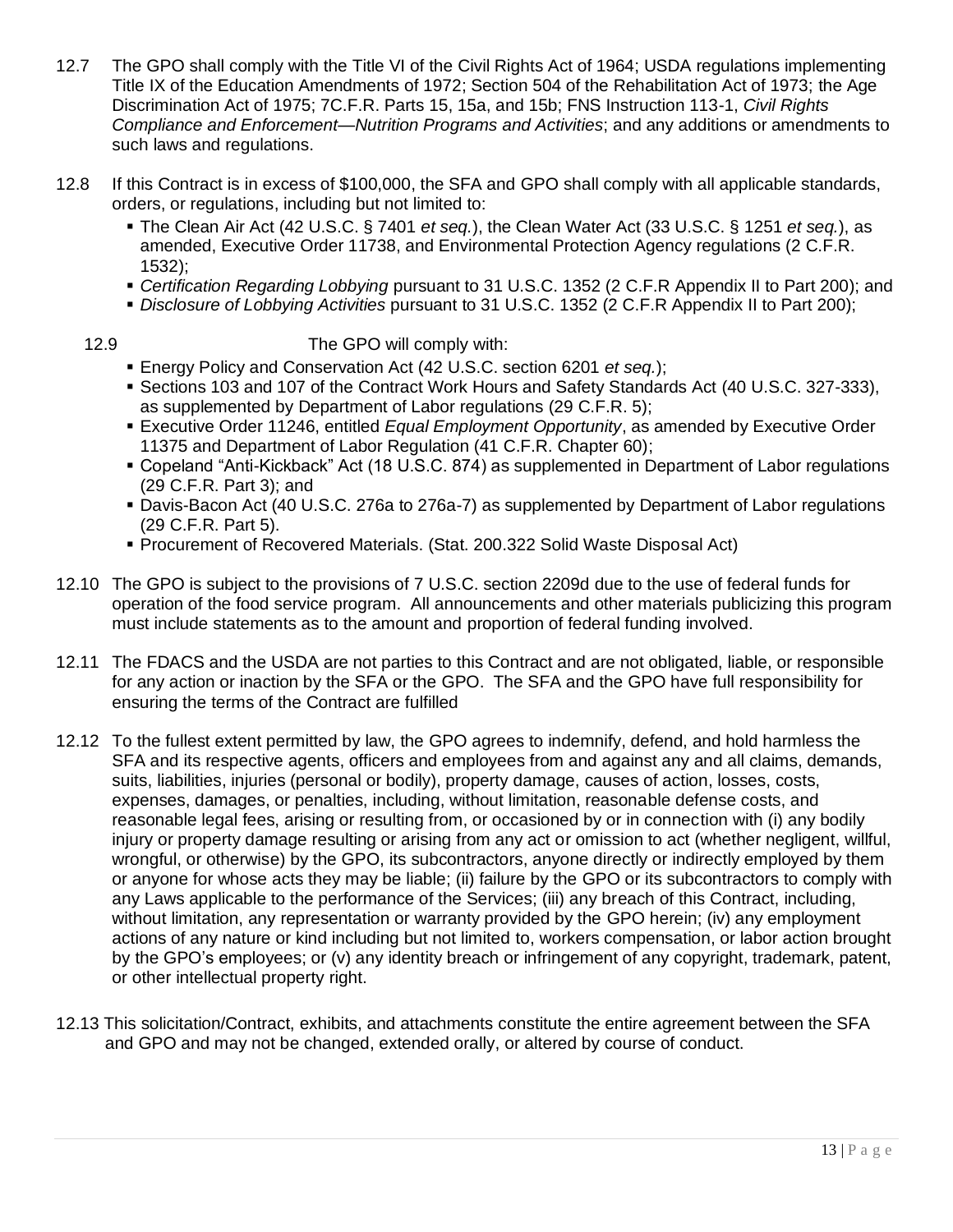### **EXHIBIT A SITE INFORMATION LIST NATIONAL SCHOOL LUNCH PROGRAM**

## Sponsor Name: **St. James Christian Academy (aka Synergy School of Tomorrow, Inc.\_**

## Sponsor Number 01-**1411**

| Site Name & Address                                          | Enrollment | Grade<br>Levels | Number<br>of Days<br>Meals<br>Served | Average<br>Daily<br>Participation | Meal<br><b>Type</b> | <b>Serving Times</b> |             |
|--------------------------------------------------------------|------------|-----------------|--------------------------------------|-----------------------------------|---------------------|----------------------|-------------|
|                                                              |            |                 |                                      |                                   |                     | <b>Begin</b>         | End         |
| <b>FSCA</b><br>5200 Oleander Avenue<br>Fort Pierce, FL 34982 | 309        | $K - 5$         | 180                                  | 93%                               | <b>Breakfast</b>    | 8:30<br>am           | 9:30<br>am  |
| <b>FSCA</b><br>5200 Oleander Avenue<br>Fort Pierce, FL 34982 | 309        | $K - 5$         | 180                                  | 93%                               | Lunch               | 11:40<br>am          | 12:20<br>pm |
| <b>FSCA</b><br>5200 Oleander Avenue<br>Fort Pierce, FL 34982 | 309        | $K - 5$         | 180                                  | 40%                               | Snack               | 3:30<br>pm           | 4:00<br>pm  |
| <b>SSOT</b><br>2810 US Highway 1<br>Fort Pierce, FL 34982    |            |                 | 180                                  | 93%                               | <b>Breakfast</b>    | 8:30<br>am           | 9:30<br>am  |
| <b>SSOT</b><br>2810 US Highway 1<br>Fort Pierce, FL 34982    |            |                 | 180                                  | 93%                               | Lunch               | 11:40<br>am          | 12:30<br>pm |
| <b>SSOT</b><br>2810 US Highway 1<br>Fort Pierce, FL 34982    |            |                 | 180                                  | 40%                               | Snack               | 3:30<br>pm           | 4:00<br>pm  |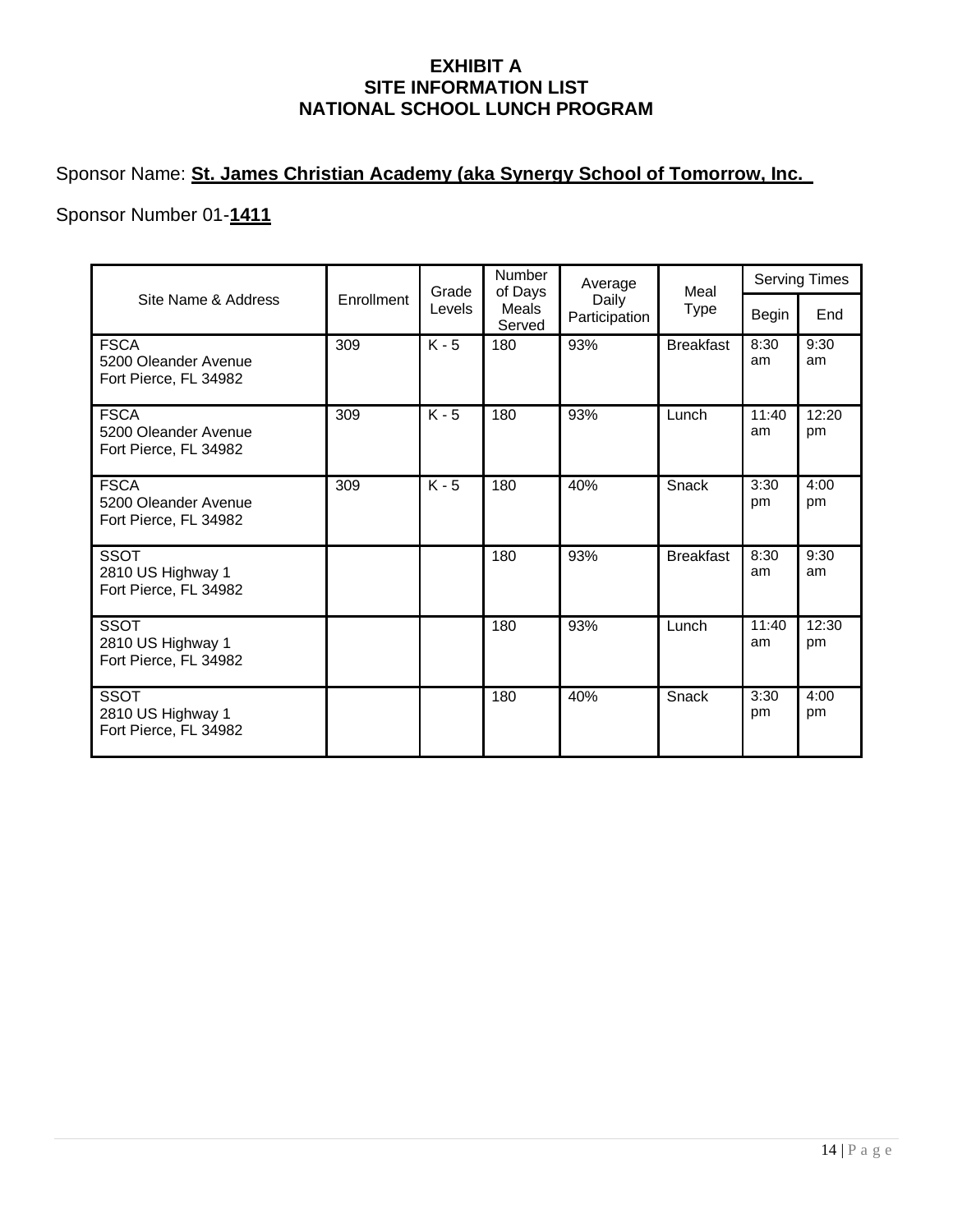### Sponsor Name: **St. James Christian Academy, Inc. (aka Synergy School of Tomorrow, Inc.)** Sponsor Number **1411**

#### **PROPOSAL Price Sheet Request for Proposal and Contract Nonprofit School Food Service**

This document contains a proposal solicitation for the furnishing of a Group Purchasing Organization ("GPO"), to provide comprehensive food purchasing services with improved pricing of foods that meet current USDA standards for the period beginning **October 25, 2021**, and ending **October 24, 2022** and sets forth the terms and conditions applicable to the procurement. Upon acceptance, this document shall constitute the Contract between the GPO and the SFA. The GPO shall not plead misunderstanding or deception because of such estimate of quantities, or of the character, location, or other conditions pertaining to the proposal solicitation/Contract.

Evaluation of Rebates, Discounts, and Credits: Offers will be evaluated on overall savings, its transparency, as well as its performance and success in negotiating and returning rebates, discounts, and credits received by proposers, other manufactures and vendors, or companies related to products and services described in the solicitation and resulting awarded contract. The Offeror must respond to each concern. Provide dollar amount costs and potential savings. Responses may be provided as attachments, list attachment below if applicable:

| <b>City</b>                          | <b>State</b> | <b>Zip Code</b> |  |
|--------------------------------------|--------------|-----------------|--|
|                                      |              |                 |  |
| <b>Street Address</b>                |              |                 |  |
|                                      |              |                 |  |
| Name of GPO                          |              |                 |  |
|                                      |              |                 |  |
|                                      |              |                 |  |
| Potential savings                    |              |                 |  |
|                                      |              |                 |  |
| Cost of providing proposed services_ |              |                 |  |

By submission of this proposal, the GPO certifies that, in the event the GPO receives an award under this solicitation, the GPO shall operate in accordance with all applicable current program regulations. This agreement shall be in effect for one year and may be renewed by mutual agreement for four additional oneyear renewal terms.

| Authorized GPO Name                               | Title                              |             |  |
|---------------------------------------------------|------------------------------------|-------------|--|
| Authorized GPO Signature                          | Date                               |             |  |
|                                                   |                                    |             |  |
| <b>ACCEPTANCE OF CONTRACT</b>                     |                                    |             |  |
|                                                   |                                    |             |  |
| <b>Sponsor Number</b>                             | <b>School Food Authority (SFA)</b> |             |  |
| <b>Signature of Authorized SFA Representative</b> | <b>Title</b>                       | <b>Date</b> |  |
|                                                   |                                    |             |  |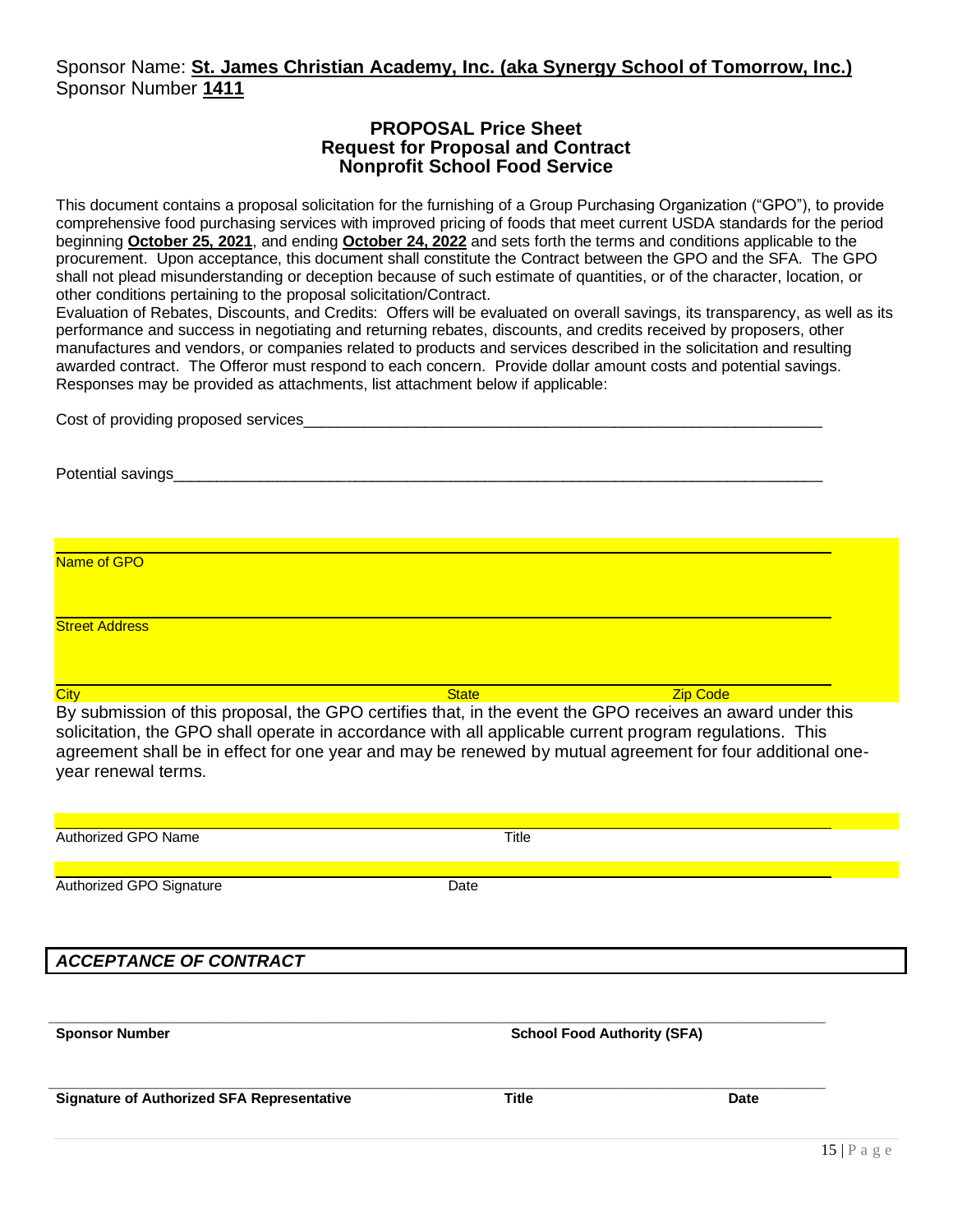

Florida Department of Agriculture and Consumer Services Bureau of General Services **DRUG-FREE WORKPLACE PROGRAM BIDDER CERTIFICATION**

IDENTICAL TIE PROPOSALS - Preference shall be given to businesses with drug-free workplace programs. Whenever two or more Proposals which are equal with respect to price, quality, and service are received by the State or by any political subdivision for the procurement of commodities or contractual services, a proposal received from a business that certifies that it has implemented a drug-free workplace program shall be given preference in the award process. Established procedures for processing tie proposals will be followed if none of the tied GPOs have a drug-free workplace program. In order to have a drug-free workplace program, a business shall:

- 1) Publish a statement notifying employees that the unlawful manufacture, distribution, dispensing, possession, or use of a controlled substance is prohibited in the workplace and specifying the actions that will be taken against employees for violations of such prohibition.
- 2) Inform employees about the dangers of drug abuse in the workplace, the business's policy of maintaining a drug-free workplace, any available drug counseling, rehabilitation, and employee assistance programs, and the penalties that may be imposed upon employees for drug abuse violations.
- 3) Give each employee engaged in providing the commodities or contractual services that are under Proposal a copy of the statement specified in subsection (1).
- 4) In the statement specified in subsection (1), notify the employees that, as a condition of working on the commodities or contractual services that are under Proposal, the employee will abide by the terms of the statement and will notify the employer of any conviction of, or plea of guilty or nolo contendere to, any violation of chapter 893 or of any controlled substance law of the United States or any state, for a violation occurring in the workplace no later than five (5) days after such conviction.
- 5) Impose a sanction on, or require the satisfactory participation in a drug abuse assistance or rehabilitation program if such is available in the employee's community, by any employee who is so convicted.
- 6) Make a good faith effort to continue to maintain a drug-free workplace through implementation of this section.

As the person authorized to sign the statement, I certify that this firm complies fully with the above requirements.

GPO'S SIGNATURE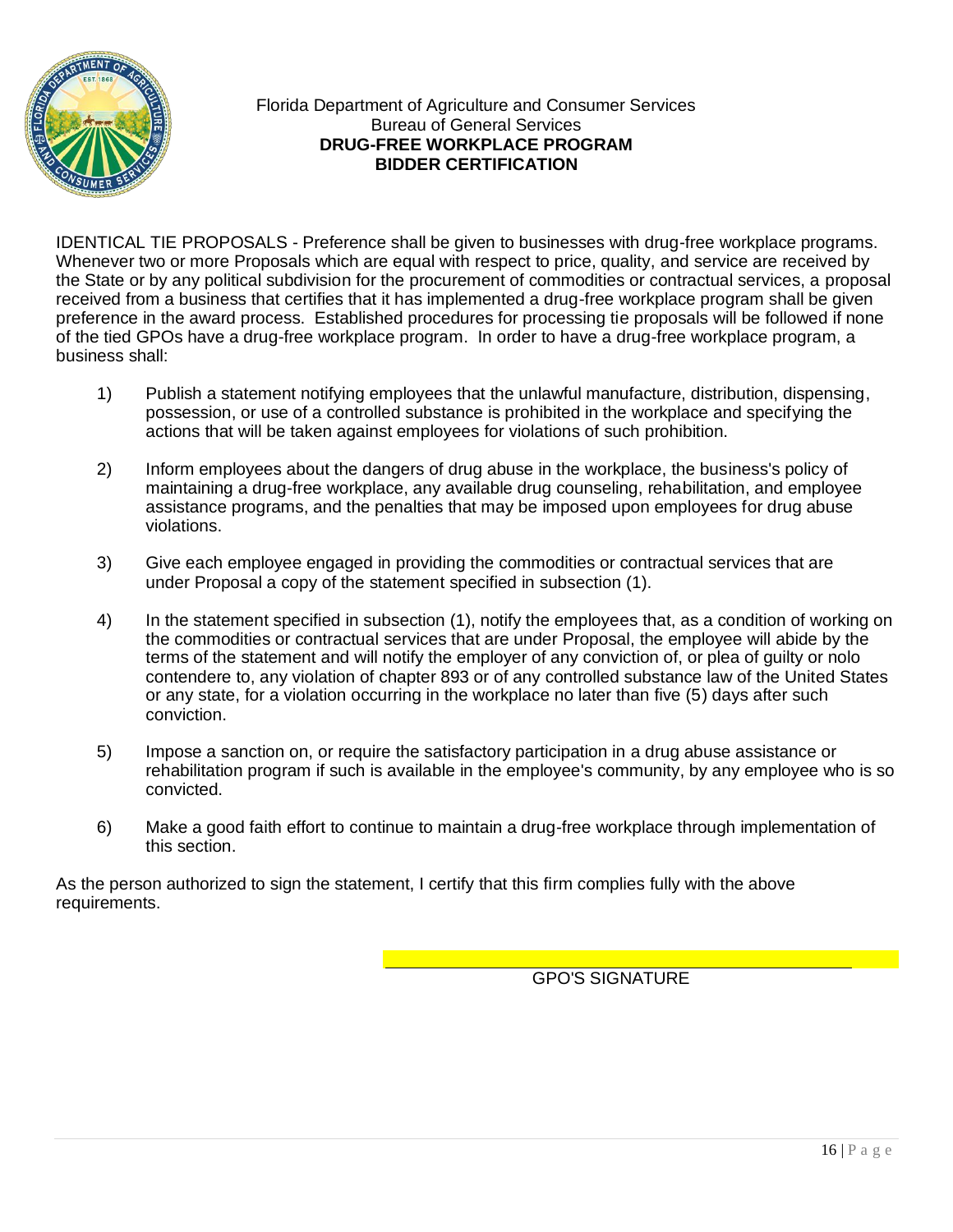

## **Certification Regarding Debarment, Suspension, Ineligibility and Voluntary Exclusion AD-1048**

#### **Lower Tier Covered Transactions**

*The following statement is made in accordance with the Privacy Act of 1974 (5 U.S.C. § 552a, as amended). This certification is required by the regulations implementing Executive Order 12549, Debarment and Suspension, and 2 C.F.R. §§ 180.300, 180.335, Participants' responsibilities. The regulations were amended and published on August 31, 2005, in 70 Fed. Reg. 51865-51880. Copies of the regulations may be obtained by contacting the Department of Agriculture agency offering the proposed covered transaction.* 

According to the Paperwork Reduction Act of 1995 an agency may not conduct or sponsor, and a person is not required to respond to a collection of *information unless it displays a valid OMB control number. The valid OMB control number for this information collection is 0505-0027. The time required to*  complete this information collection is estimated to average 15 minutes per response, including the time for reviewing instructions, searching

*existing data sources, gathering and maintaining the data needed, and completing and reviewing the collection of information. The provisions of appropriate criminal*

 *, civil, fraud , privacy, and* 

*other statutes may be applicable to the information provided.*

*(Read instructions on page two before completing certification.)* 

A.The prospective lower tier participant certifies, by submission of this proposal, that neither it nor its principals is presently debarred, suspended, proposed for debarment, declared ineligible, or voluntarily excluded from participation in this transaction by any Federal department or agency;

B. Where the prospective lower tier participant is unable to certify to any of the statements in this certification, such prospective participant shall attach an explanation to this proposal.

ORGANIZATION NAME PR/AWARD NUMBER OR PROJECT NAME

NAME(S) AND TITLE(S) OF AUTHORIZED REPRESENTATIVE(S)

| SIGNATURE(S) | <b>DATE</b> |
|--------------|-------------|
|              |             |
|              |             |

In accordance with Federal civil rights law and U.S. Department of Agriculture (USDA) civil rights regulations and policies, the USDA, its agencies, offices, and employees, and institutions participating in or administering USDA programs are prohibited from discriminating based on race, color, national origin, religion, sex, gender identity *(including gender expression), sexual orientation, disability, age, marital status, family/parental status, income derived from a public assistance program, political beliefs, or reprisal or retaliation for prior civil rights activity, in any program or activity conducted or funded by USDA (not all bases apply to all programs). Remedies and complaint filing deadlines vary by program or incident.* 

*Persons with disabilities who require alternative means of communication for program information (e.g., Braille, large print, audiotape, American Sign Language, etc.) should contact the responsible agency or USDA's TARGET Center at (202) 720-2600 (voice and TTY) or contact USDA through the Federal Relay Service at (800) 877-8339. Additionally, program information may be made available in languages other than English.* 

*To file a program discrimination complaint, complete the USDA Program Discrimination Complaint Form, AD-3027, found online at How to File a Program Discrimination*  Complaint [\(https://www.ascr.usda.gov/filing-program-discrimination-complaint-usda-customer\)](https://www.ascr.usda.gov/filing-program-discrimination-complaint-usda-customer) and at any USDA office or write a letter addressed to USDA and provide in the *letter all of the information requested in the form. To request a copy of the complaint form, call (866) 632-9992. Submit your completed form or letter to USDA by: (1) mail: U.S. Department of Agriculture, Office of the Assistant Secretary for Civil Rights, 1400 Independence Avenue, SW, Washington, D.C. 20250-9410; (2) fax: (202) 690-7442.*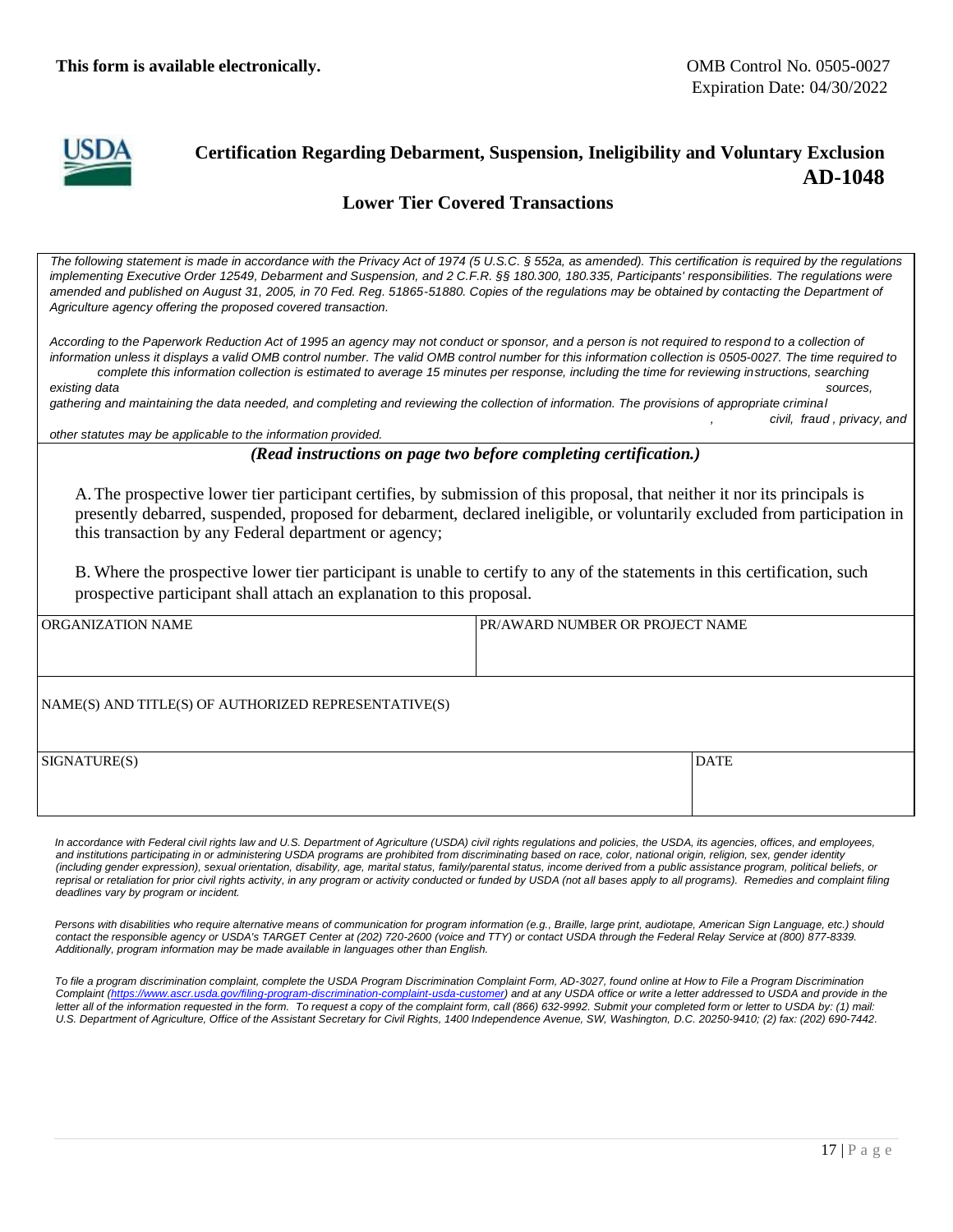#### *Instructions for Certification*

(1) By signing and submitting this form, the prospective lower tier participant is providing the certification set out on page 1 in accordance with these instructions.

(2) The certification in this clause is a material representation of fact upon which reliance was placed when this transaction was entered into. If it is later determined that the prospective lower tier participant knowingly rendered an erroneous certification , in addition to other remedies available to the Federal Government, the department or agency with which this transaction originated may pursue available remedies, including suspension or debarment.

(3) The prospective lower tier participant shall provide immediate written notice to the person(s) to which this proposal is submitted if at any time the prospective lower tier participant learns that its certification was erroneous when submitted or has become erroneous by reason of changed circumstances.

(4) The terms "covered transaction," "debarred," "suspended," "ineligible," "lower tier covered transaction," "participant," "person," "primary covered transaction," "principal," "proposal," and "voluntarily excluded," as used in this clause, have the meanings set out in the Definitions and Coverage sections of the rules implementing Executive Order 12549, at 2 C.F.R. Parts 180 and 417. You may contact the department or agency to which this proposal is being submitted for assistance in obtaining a copy of those regulations.

(5) The prospective lower tier participant agrees by submitting this form that, should the proposed covered transaction be entered into, it shall not knowingly enter into any lower tier covered transaction with a person who is debarred, suspended, declared ineligible, or voluntarily excluded from participation in this covered transaction, unless authorized by the department or agency with which this transaction originated.

(6) The prospective lower tier participant further agrees by submitting this form that it will include this clause titled "Certification Regarding Debarment, Suspension, Ineligibility and Voluntary Exclusion - Lower Tier Covered Transactions," without modification, in all lower tier covered transactions and in all solicitations for lower tier covered transactions.

(7) A participant in a covered transaction may rely upon a certification of a prospective participant in a lower tier covered transaction that is not debarred, suspended, ineligible, or voluntarily excluded from the covered transaction, unless it knows that the certification is erroneous. A participant may decide the method and frequency by which it determin es the eligibility of its principals. Each participant may, but is not required to, check the System for Award Management (SAM) database.

(8) Nothing contained in the foregoing shall be construed to require establishment of a system of records to render in good faith the certification required by this clause. The knowledge and information of a participant is not required to exceed that which is normally possessed by a prudent person in the ordinary course of business dealings.

(9) Except for transactions authorized under paragraph (5) of these instructions, if a participant in a covered transaction knowingly enters into a lower tier covered transaction with a person who is suspended, debarred, ineligible, or voluntarily excluded from participation in this transaction, in addition to other remedies available to the Federal Government, the department or agency with which this transaction originated may pursue available remedies, including suspension and/or debarment.

Form AD-1048 (REV 12/18) Page 2 of 2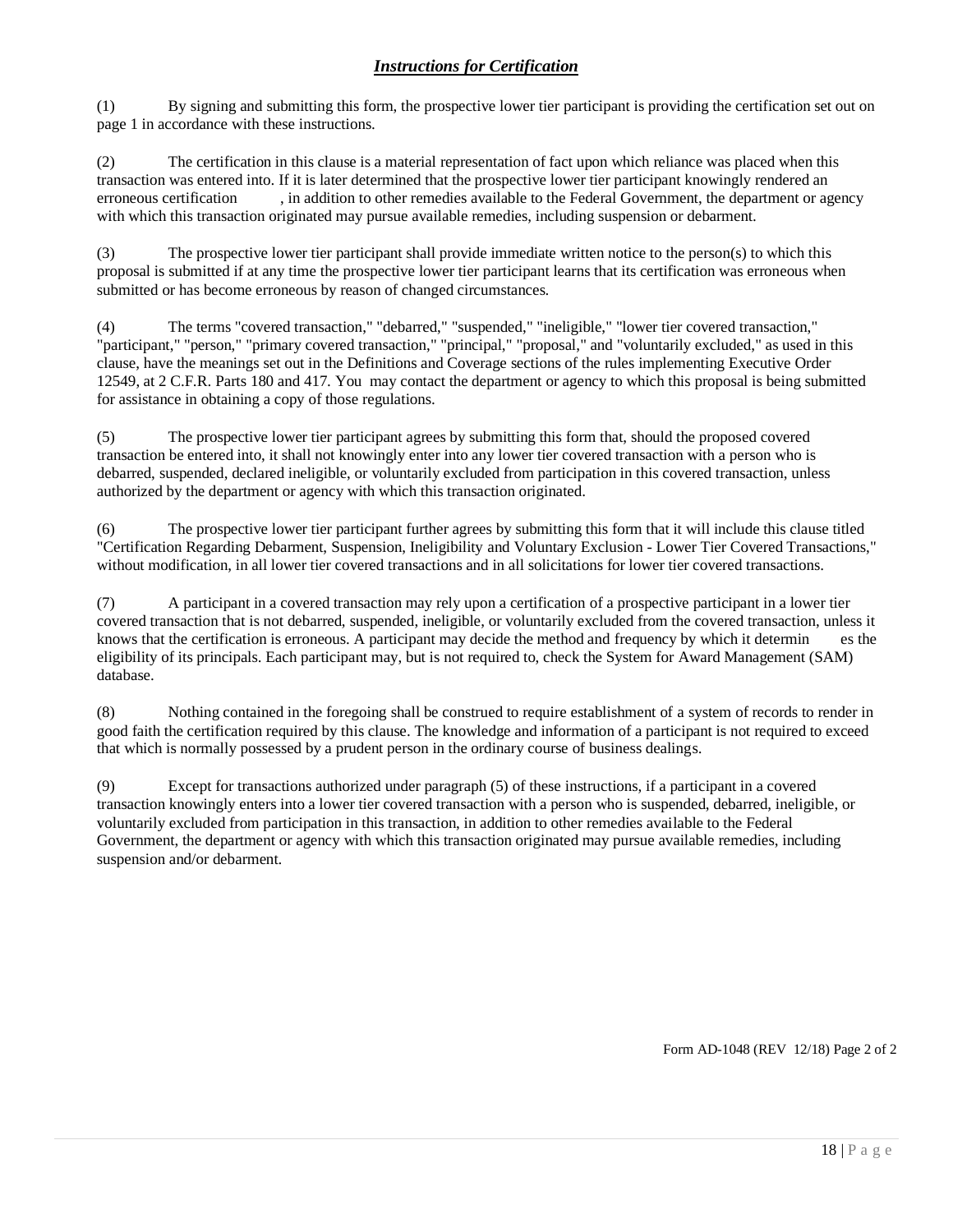#### **Disclosure of Lobbying Activities**

Complete this form to disclose lobbying activities pursuant to 31 U.S.C. 1352

| 1. Type of Federal Action:<br>a. contract<br>b. grant<br>c. cooperative agreement<br>d. loan<br>e. Ioan guarantee<br>f. loan insurance                                                                                                                                                                                                                                                                                                                                                                                                                                                                                                        | 2. Status of Federal<br><b>Action:</b><br>a.<br>bid/offer/application<br>b. initial award<br>c. post-award |                                                                                                                     | 3. Report Type:<br>a. initial filing<br>b. material change<br>For material change only:<br>Year ____________ quarter _________<br>Date of last report___________ |  |
|-----------------------------------------------------------------------------------------------------------------------------------------------------------------------------------------------------------------------------------------------------------------------------------------------------------------------------------------------------------------------------------------------------------------------------------------------------------------------------------------------------------------------------------------------------------------------------------------------------------------------------------------------|------------------------------------------------------------------------------------------------------------|---------------------------------------------------------------------------------------------------------------------|------------------------------------------------------------------------------------------------------------------------------------------------------------------|--|
| 4. Name and Address of Reporting Entity:<br>Subawardee<br>Prime<br>Tier_______, if Known:                                                                                                                                                                                                                                                                                                                                                                                                                                                                                                                                                     |                                                                                                            | 5. If Reporting Entity in No. 4 is Subawardee,<br>Enter Name and Address of Prime:                                  |                                                                                                                                                                  |  |
| <b>Congressional District, if known:</b><br>6. Federal Department/Agency:                                                                                                                                                                                                                                                                                                                                                                                                                                                                                                                                                                     |                                                                                                            | <b>Congressional District, if known:</b><br>7. Federal Program Name/Description:                                    |                                                                                                                                                                  |  |
| 8. Federal Action Number, if known:                                                                                                                                                                                                                                                                                                                                                                                                                                                                                                                                                                                                           |                                                                                                            | CFDA Number, if applicable:<br>9. Award Amount, if known:                                                           |                                                                                                                                                                  |  |
|                                                                                                                                                                                                                                                                                                                                                                                                                                                                                                                                                                                                                                               |                                                                                                            |                                                                                                                     |                                                                                                                                                                  |  |
| 10. a. Name and Address of Lobbying<br><b>Registrant</b><br>(if individual, last name, first name, MI):                                                                                                                                                                                                                                                                                                                                                                                                                                                                                                                                       |                                                                                                            | b. Individuals Performing Services (including<br>address if different from No. 10a)<br>(last name, first name, MI): |                                                                                                                                                                  |  |
| 11. Information requested through this form is authorized by<br>Title 31 U.S.C. Section 1352. This disclosure of lobbying<br>activities is a material representation of fact upon which<br>reliance was placed by the tier above when this transaction<br>was made or entered into. This disclosure is required<br>pursuant to 31 U.S.C. 1352. This information will be reported<br>to the Congress semi-annually and will be available for public<br>inspection. Any person who fails to file the required<br>disclosure shall be subject to a civil penalty of not less than<br>\$10,000 and not more than \$100,000 for each such failure. |                                                                                                            |                                                                                                                     | Telephone No.: ______________<br>Date:                                                                                                                           |  |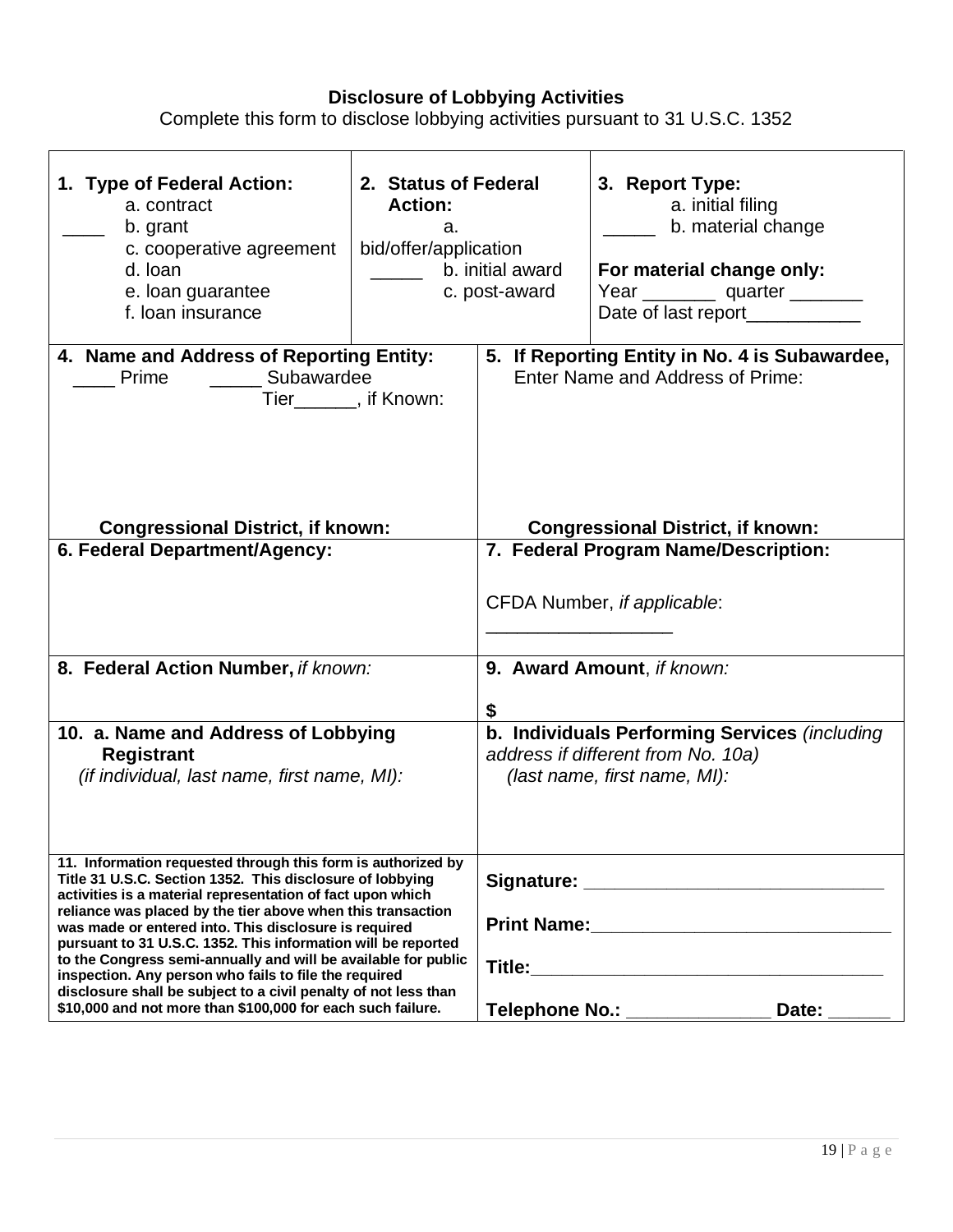## **INSTRUCTIONS FOR COMPLETION OF SF-LLL, DISCLOSURE OF LOBBYING ACTIVITIES**

This disclosure form shall be completed by the reporting entity, whether subawardee or prime Federal recipient, at the initiation or receipt of a covered Federal action, or a material change to a previous filing, pursuant to title 31 U.S.C. section 1352. The filing of a form is required for each payment or agreement to make payment to any lobbying entity for influencing or attempting to influence an officer or employee of any agency, a Member of Congress, an officer or employee of Congress, or an employee of a Member of Congress in connection with a covered Federal action. Complete all items that apply for both the initial filing and material change report. Refer to the implementing guidance published by the Office of Management and Budget for additional information.

- 1. Identify the type of covered Federal action for which lobbying activity is and/or has been secured to influence the outcome of a covered Federal action.
- 2. Identify the status of the covered Federal action.
- 3. Identify the appropriate classification of this report. If this is a follow-ups report caused by a material change to the information previously reported, enter the year and quarter in which the change occurred. Enter the date of the last previously submitted report by this reporting entity for this covered Federal action.
- 4. Enter the full name, address, city, State and zip code of the reporting entity. Include Congressional District, if known. Check the appropriate classification of the reporting entity that designates if it is, or expects to be, a prime or subaward recipient. Identify the tier of the subawardee, e.g., the first subawardee of the prime is the 1st tier. Subawards include but are not limited to subcontracts, subgrants and contract awards under grants.
- 5. If the organization filing the report in item 4 checks "Subawardee," then enter the full name, address, city, State and zip code of the prime Federal recipient. Include Congressional District, if known.
- 6. Enter the name of the federal agency making the award or loan commitment. Include at least one organizational level below agency name, if known. For example, Department of Transportation, United States Coast Guard.
- 7. Enter the Federal program name or description for the covered Federal action (item 1). If known, enter the full Catalog of Federal Domestic Assistance (CFDA) number for grants, cooperative agreements, loans, and loan commitments.
- 8. Enter the most appropriate Federal identifying number available for the Federal action identified in item 1 (e.g., Request for Proposal (RFP) number; Invitations to Bid (ITB) number; grant announcement number; the contract, grant, or loan award number; the application/proposal control number assigned by the Federal agency). Included prefixes, e.g., "RFP-DE-90-001."
- 9. For a covered Federal action where there has been an award or loan commitment by the Federal agency, enter the Federal amount of the award/loan commitment for the prime entity identified in item 4 or 5.
- 10. (a) Enter the full name, address, city, State and zip code of the lobbying registrant under the Lobbying Disclosure Act of 1995 engaged by the reporting entity identified in item 4 to influence the covered Federal action.

(b) Enter the full names of the individual(s) performing services, and include full address if different from 10(a). Enter Last Name, First Name, and Middle Initial (MI).

11. The certifying official shall sign and date the form; print his/her name, title, and telephone number.